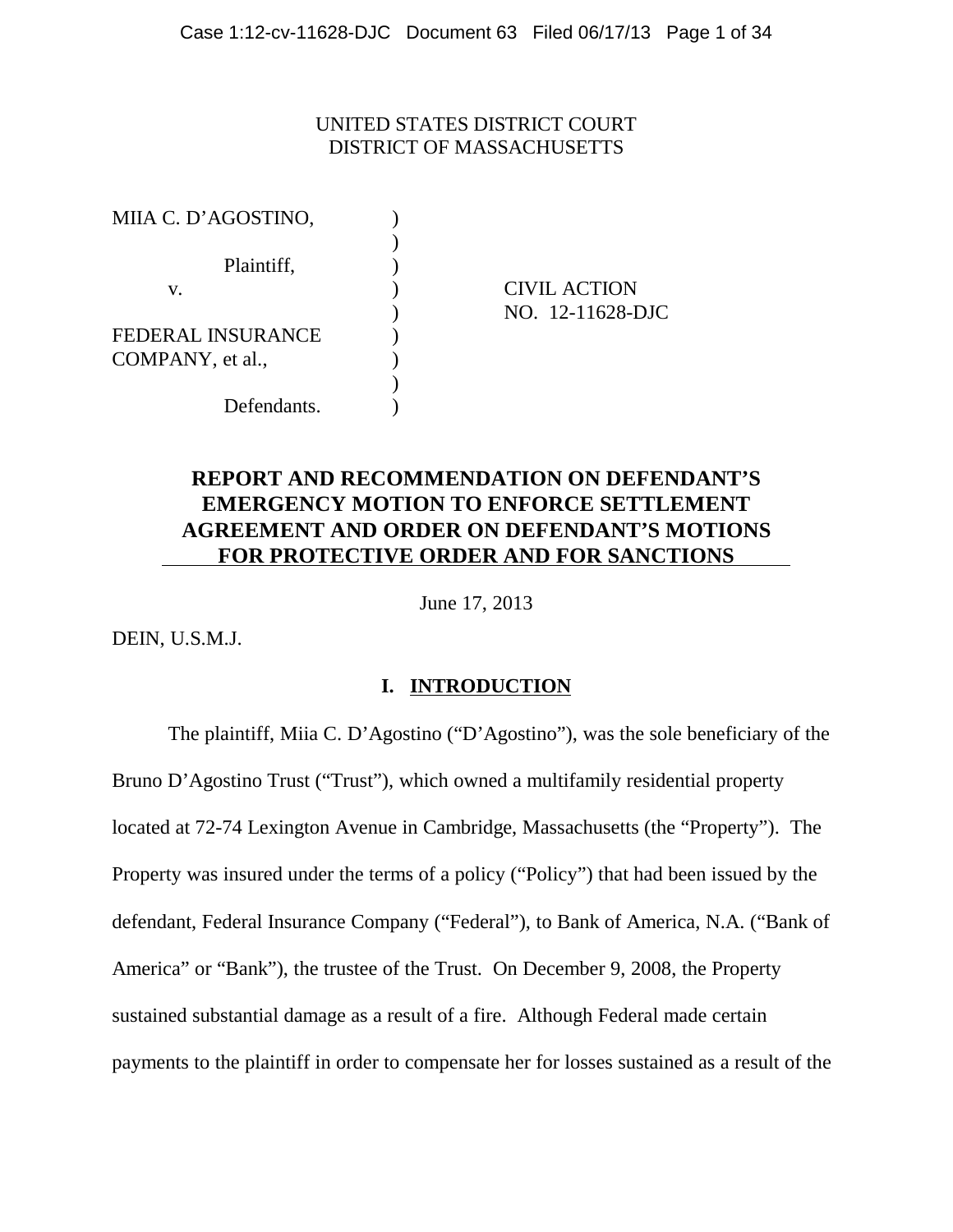### Case 1:12-cv-11628-DJC Document 63 Filed 06/17/13 Page 2 of 34

fire, the parties were unable to reach an agreement regarding the amount of additional compensation, if any, to which D'Agostino is entitled under the Policy. Accordingly, D'Agostino brought the instant action against Federal, claiming that the defendant breached its contractual obligations by failing to pay all of the amounts due under the Policy. She also has asserted claims against Federal, pursuant to Mass. Gen. Laws ch. 93A and Mass. Gen. Laws ch. 176D, for unfair and deceptive acts or practices.<sup>1</sup>

The matter is presently before the court on Federal's two Motions for Protective Order (Docket Nos. 25 and 26), as well as on Federal's Emergency Motion to Enforce Settlement Agreement (Docket No. 27) and its Motion for Sanctions Pursuant to Rule 11(c)(2) (Docket No. 55). By its motions, Federal contends that the parties reached a binding settlement agreement during the course of negotiations between their respective counsel.<sup>2</sup> Accordingly, Federal is seeking an order enforcing the parties' agreement, as well as a protective order relieving Federal of any obligation to respond to or otherwise engage in discovery. In addition, Federal is seeking an order imposing sanctions against plaintiff's counsel for his actions in filing an Application for Entry of Default against

<sup>&</sup>lt;sup>1</sup> On March 27, 2013, D'Agostino amended her complaint in order to allege new facts against Federal and to assert claims against Bank of America. However, at the time of the events giving rise to the dispute at the heart of the present motions, Bank of America was not yet a party to the litigation.

<sup>&</sup>lt;sup>2</sup> In its earlier motion for a protective order, Federal argued that the parties were continuing to negotiate a settlement, and that their resources would be better spent finalizing an agreement instead of conducting discovery. (See Docket No. 25 at 4-6). Subsequently, however, Federal stated that the parties had reached an enforceable settlement, and that it was entitled to a protective order while the parties finalized the terms of a release agreement. (See Docket No. 26 at 4-7).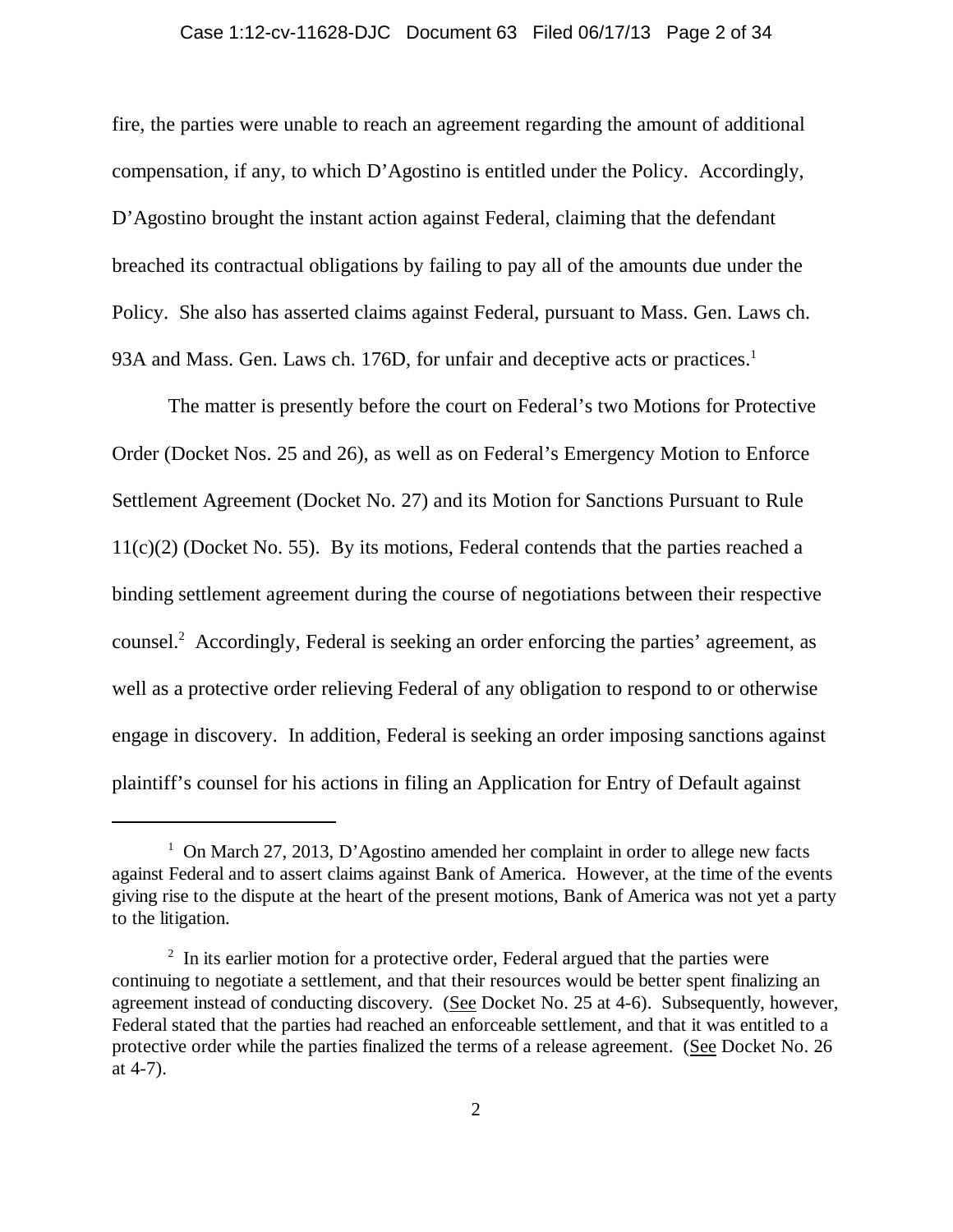### Case 1:12-cv-11628-DJC Document 63 Filed 06/17/13 Page 3 of 34

Federal following its failure to respond to the plaintiff's Second Amended Complaint. Federal argues that such sanctions are warranted because, at the time he filed the Application, plaintiff's counsel knew not only that Federal had been vigorously defending the action, but also that Federal's dispositive motion to enforce a settlement agreement had been filed and was pending before the court. Therefore, according to Federal, there was no legal or factual support for a default, and no legitimate purpose for filing the Application.

D'Agostino denies that the parties ever reached a final settlement, or that they entered into an enforceable agreement. She also contends that Federal has had no legitimate basis for withholding discovery or for seeking a protective order, and she requests that the court sanction Federal by directing it to compensate D'Agostino for the expenses she has incurred as a result of having to oppose Federal's motions and pursue discovery from the defendant. With respect to Federal's motion for sanctions, D'Agostino argues that her Application for Entry of Default met all the requirements of Fed. R. Civ. P. 55(a) and otherwise complied with the law, and that it is Federal's motion for sanctions which is improper under the Rules of Civil Procedure. Accordingly, she requests that the court deny Federal's motion and award D'Agostino her reasonable attorney's fees incurred in connection with the motion for sanctions.

The parties have submitted numerous exhibits, as well as an affidavit from plaintiff's counsel. Additionally, the parties presented oral arguments at a hearing before this court on April 5, 2013. The material facts are not in dispute, and neither of the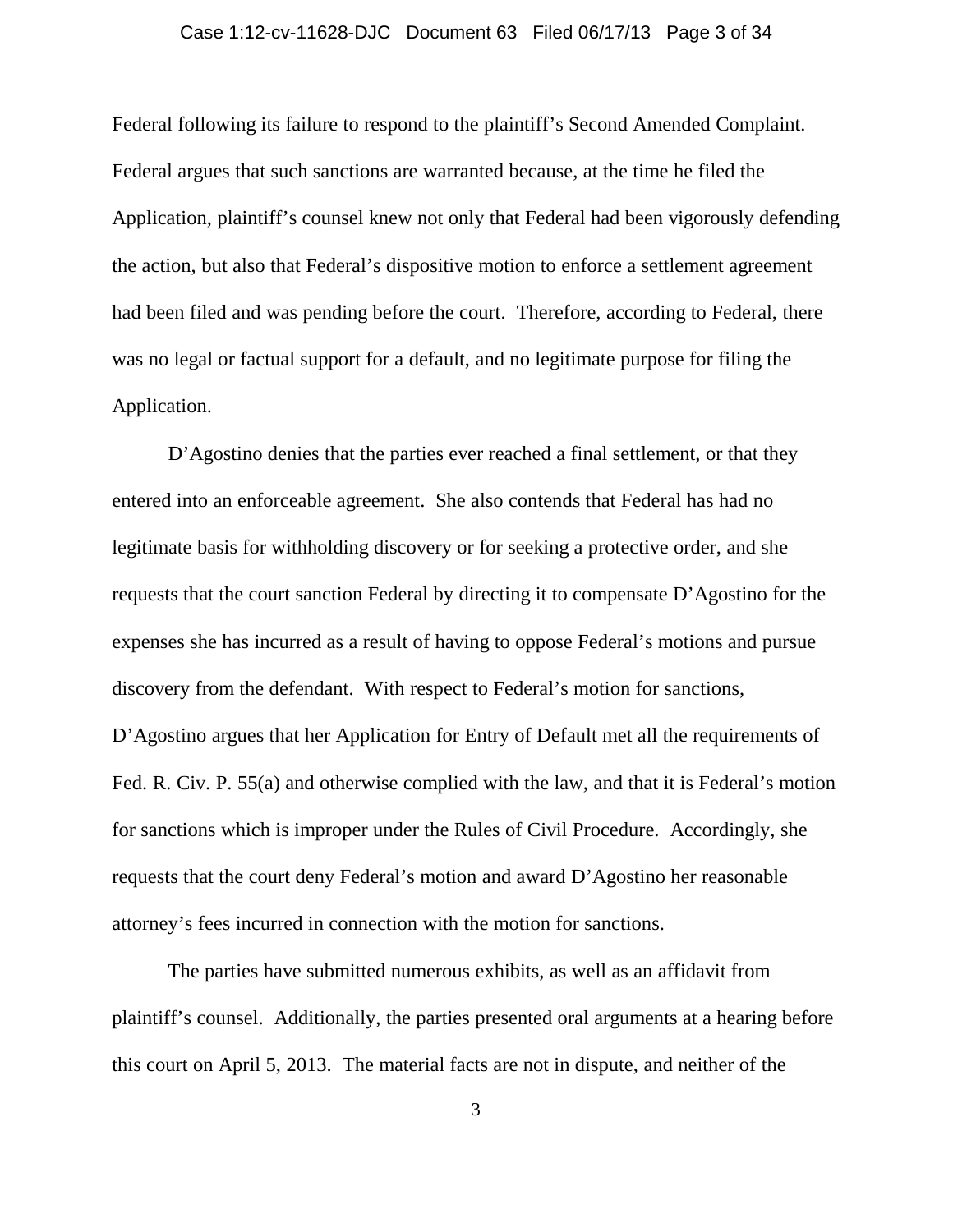### Case 1:12-cv-11628-DJC Document 63 Filed 06/17/13 Page 4 of 34

parties has requested an evidentiary hearing. After consideration of the parties' submissions and their oral arguments, and for the reasons detailed below, this court finds that although the parties had agreed on a number of critical points relating to a settlement, they never reached agreement on all of the terms which defendant had deemed at the time to be essential. Therefore, this court recommends to the District Judge to whom this case is assigned that "Defendant Federal Insurance Company's Emergency Motion to Enforce Settlement Agreement" (Docket No. 27) be DENIED. In light of this court's conclusion that no enforceable settlement agreement existed, Federal's two motions for a protective order (Docket Nos. 25 and 26) are hereby DENIED. Finally, this court finds that sanctions are not warranted against either party at this time. Therefore, "Defendant Federal Insurance Company's Motion for Sanctions Pursuant to Rule 11(c)(2)" (Docket No. 55), as well as the plaintiff's requests for sanctions and for reimbursement of attorney's fees, also are DENIED. Federal shall file a responsive pleading to the Second Amended Complaint within 14 days of the date of this decision.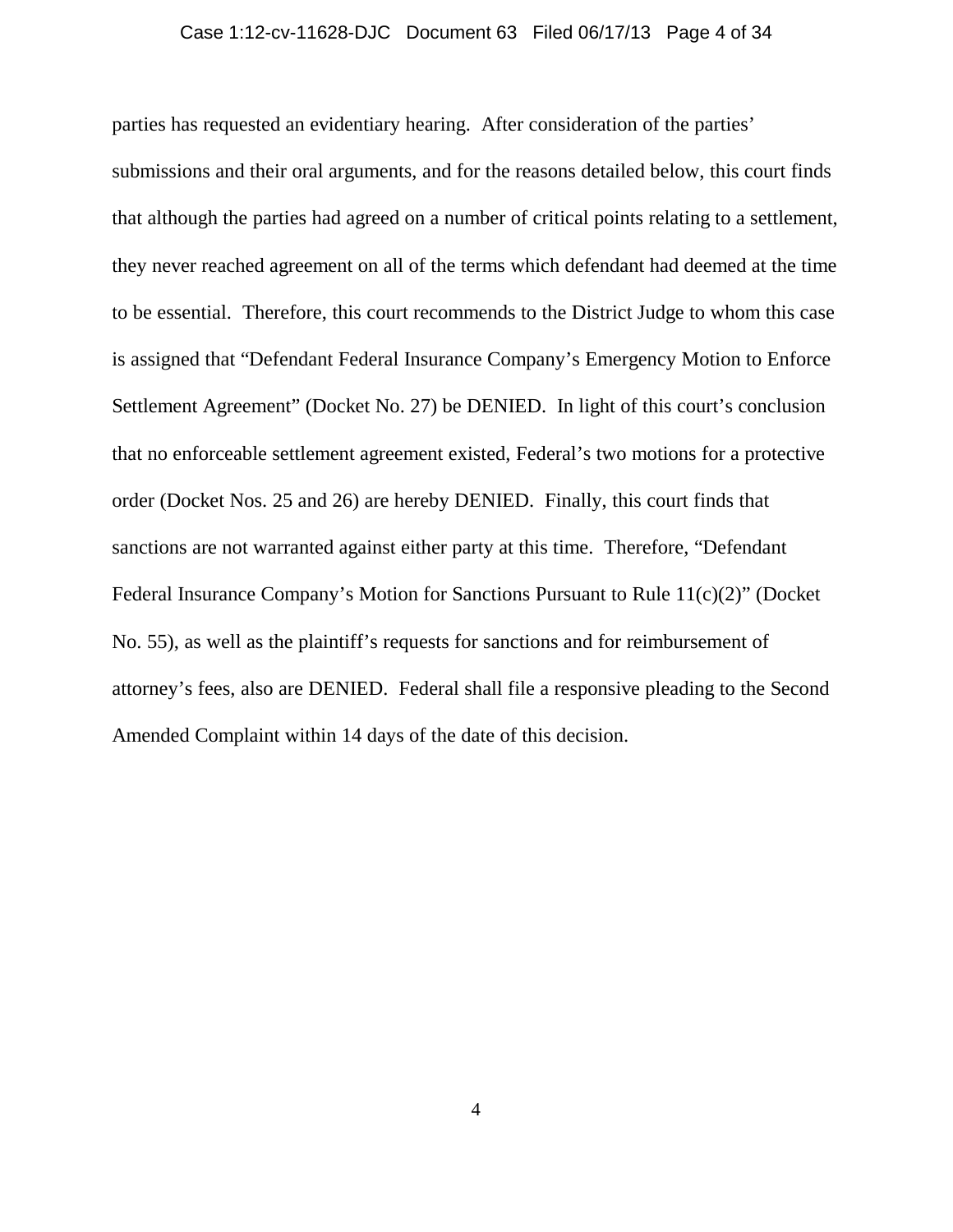# **II. STATEMENT OF FACTS**<sup>3</sup>

D'Agostino filed the instant litigation against Federal in state court, and on August 31, 2012, Federal removed the matter to this court on the basis of diversity of citizenship. (See Docket No. 1). In December 2012, following the parties' production of their initial disclosures, the parties engaged in mediation, which was unsuccessful. (See Goren Aff. ¶¶ 8, 10, 13). However, counsel for the parties continued to communicate, both over the phone and through email correspondence, regarding a possible settlement. (See id. ¶¶ 13, 16; Def. Ex. A at 1-13). The fundamental question raised by the defendant's motions is whether the parties reached an enforceable settlement agreement during the course of those communications.

The record demonstrates that on January 16, 2013, plaintiff's counsel, Richard Goren, contacted Federal's counsel, Alexandra Power and Jennifer Sheehan, and suggested, among other things, that the parties arrange a time to discuss "a possible resolution with Chubb."<sup>4</sup> (Def. Ex. A at 1). Counsel for the parties spoke by telephone

<sup>&</sup>lt;sup>3</sup> The facts are derived from pleadings filed in this case; the exhibits attached to Federal's Emergency Motion to Enforce Settlement Agreement (Docket No. 27) ("Def. Ex. \_\_"); the exhibits attached to the Plaintiff's Combined Opposition to Federal's Two Motions for Protective Order and its Emergency Motion to Enforce Settlement Agreement (Docket No. 34) ("Pl. Ex. \_\_"); and the Affidavit of Richard A. Goren (Docket No. 35) ("Goren Aff."), as amended by the plaintiff's Notice of Errata (Docket No. 41). Additionally, this court has considered the exhibits attached to Federal's motions for protective order. However, because those documents are also included among the exhibits attached to the defendant's Emergency Motion to Enforce Settlement Agreement, there is no need to cite to them separately.

<sup>&</sup>lt;sup>4</sup> Although Federal is the writing company for the Policy and the named defendant in this case, the plaintiff has used the name "Chubb" to refer to the defendant in its correspondence. Accordingly, this court has used the names "Federal" and "Chubb" interchangeably for purposes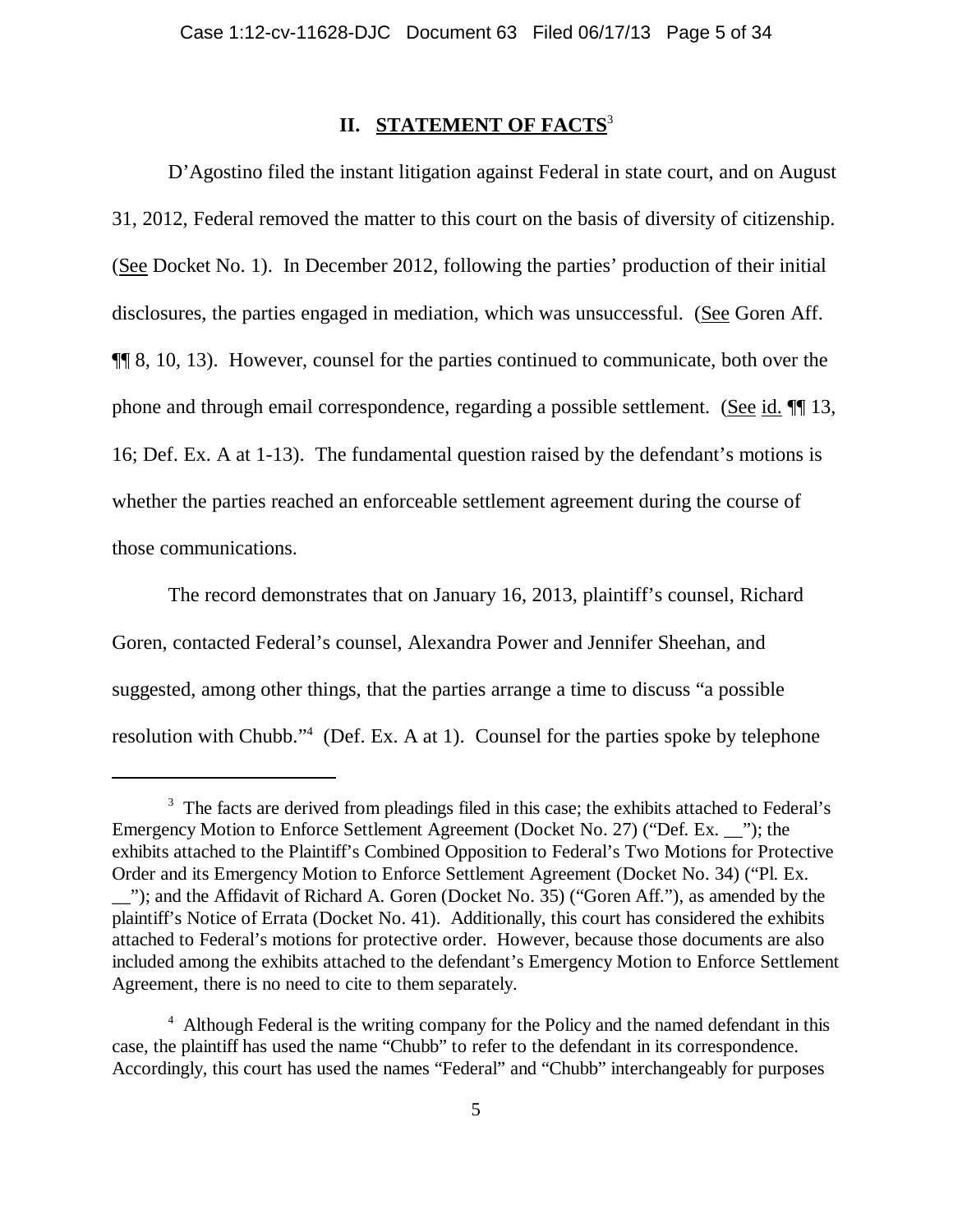### Case 1:12-cv-11628-DJC Document 63 Filed 06/17/13 Page 6 of 34

the following day regarding the possibility of a settlement. (Goren Aff. ¶ 16). Significantly, during the conversation, Attorney Goren emphasized that as a condition to any settlement, D'Agostino would need to retain the ability to pursue claims against Bank of America, which was not a party to the lawsuit, for alleged breach of its fiduciary duties to the Trust. (Id.). He also expressed some concern about whether a settlement with Chubb would bar D'Agostino's potential claims against the Bank under the doctrine of res judicata. (Id.). For their part, Federal's attorneys indicated that as part of any settlement, the defendant would require an agreement from D'Agostino to indemnify Chubb from any claims or liabilities arising out of or relating to the litigation. (Id.).

### **D'Agostino's Settlement Proposal**

Following counsel's conversation, Attorney Power asked to see D'Agostino's

settlement demand in writing, and on January 17, 2013, Attorney Goren sent the

following email to Chubb's counsel:

The Plaintiff offers to settle solely with Chubb for \$1.15 Million in cash payable at close of settlement. Chubb would get a release from Ms D'Agostino both individually, as beneficiary of the Bruno D'Agostino trust and as successor in interest to the Bruno D'Agostino trust.

The Plaintiff must be able to continue to litigate with Bank of America.

I find it odd, to say the least, that in our conversation earlier today you insisted that in such a separate settlement my client would have to indemnify Chubb from any claims the bank may make.

of this decision.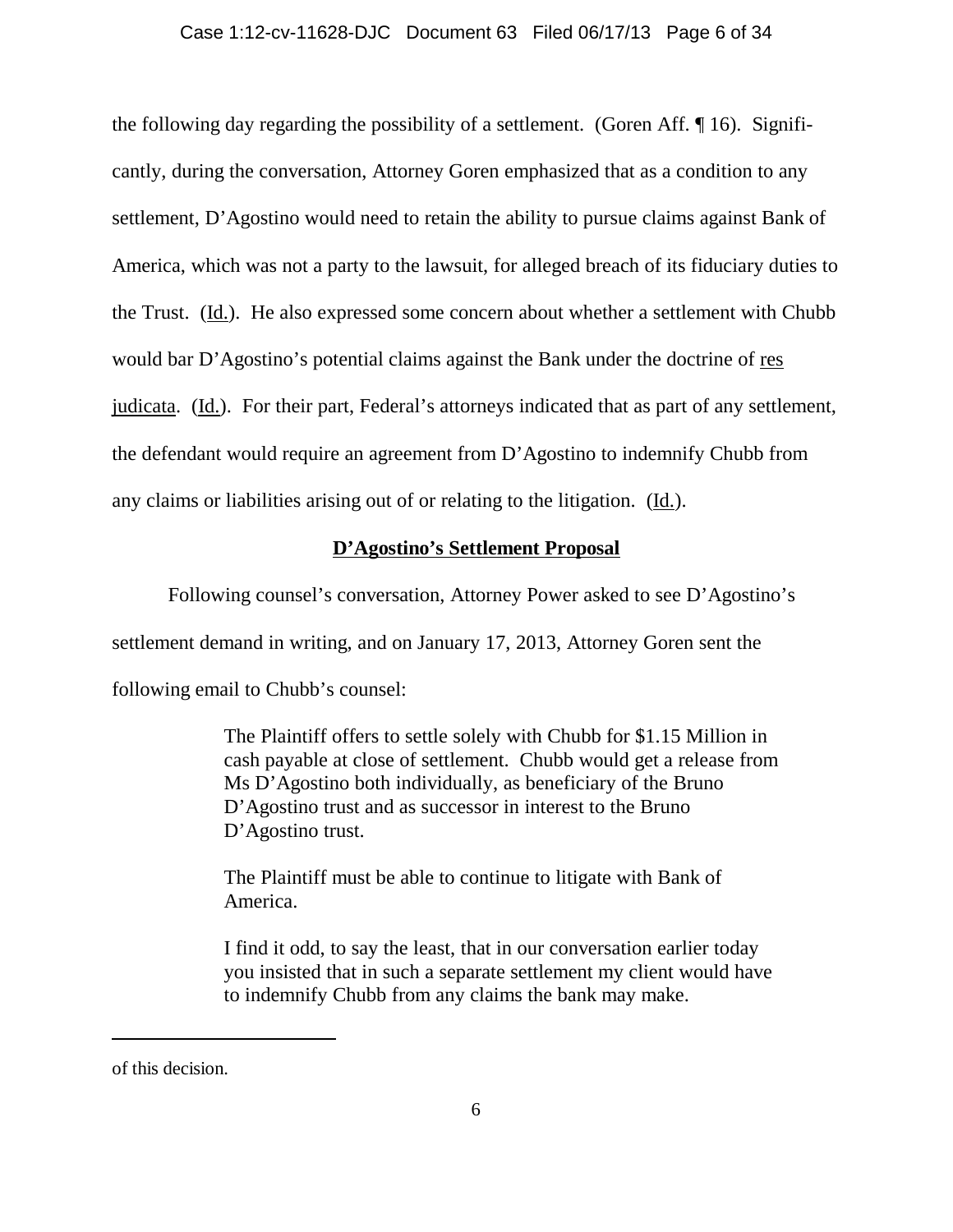You will recall my email leading to our discussion today in *haec verbae*:

Please produce immediately the documents Chubb contends comprise the insurance policy contract on the D'Agostino Trust Property.

In our conversation, you adamantly insisted you would not do so, going on that you had produced the policy in your initial disclosures. I reminded you that your production was not batestamped. I reminded you that I had attached documents that some percipient witnesses indicated were part of the contract. But Chubb refuses to identify the documents it contends comprise the contract of insurance.

Yet with breathtaking chutzpah Chubb suggests it is appropriate for the plaintiff to hold chubb harmless from obligations to the bank. Put yourself in the other side's shoes.

The offer of settlement is not open ended time wise. It is open to be accepted until Monday January 21st at noon.

(Def. Ex. A at 6-7). Thus, D'Agostino proposed a settlement conditioned upon Federal's agreement to pay her \$1.15 million in cash and the plaintiff's ability to assert claims against Bank of America. Moreover, the plaintiff indicated that she would not be willing to enter into any settlement which would require her to indemnify Chubb for any obligations that it might have to the Bank or for any claims that the Bank might assert against it.

On January 18, 2013, Federal's counsel, Attorney Power, wrote to Attorney Goren and informed him that the January 21 deadline for responding to D'Agostino's settlement offer was a federal holiday, and that the defendant would need at least one week to determine an appropriate response. (Id. at 8). Attorney Goren responded in an email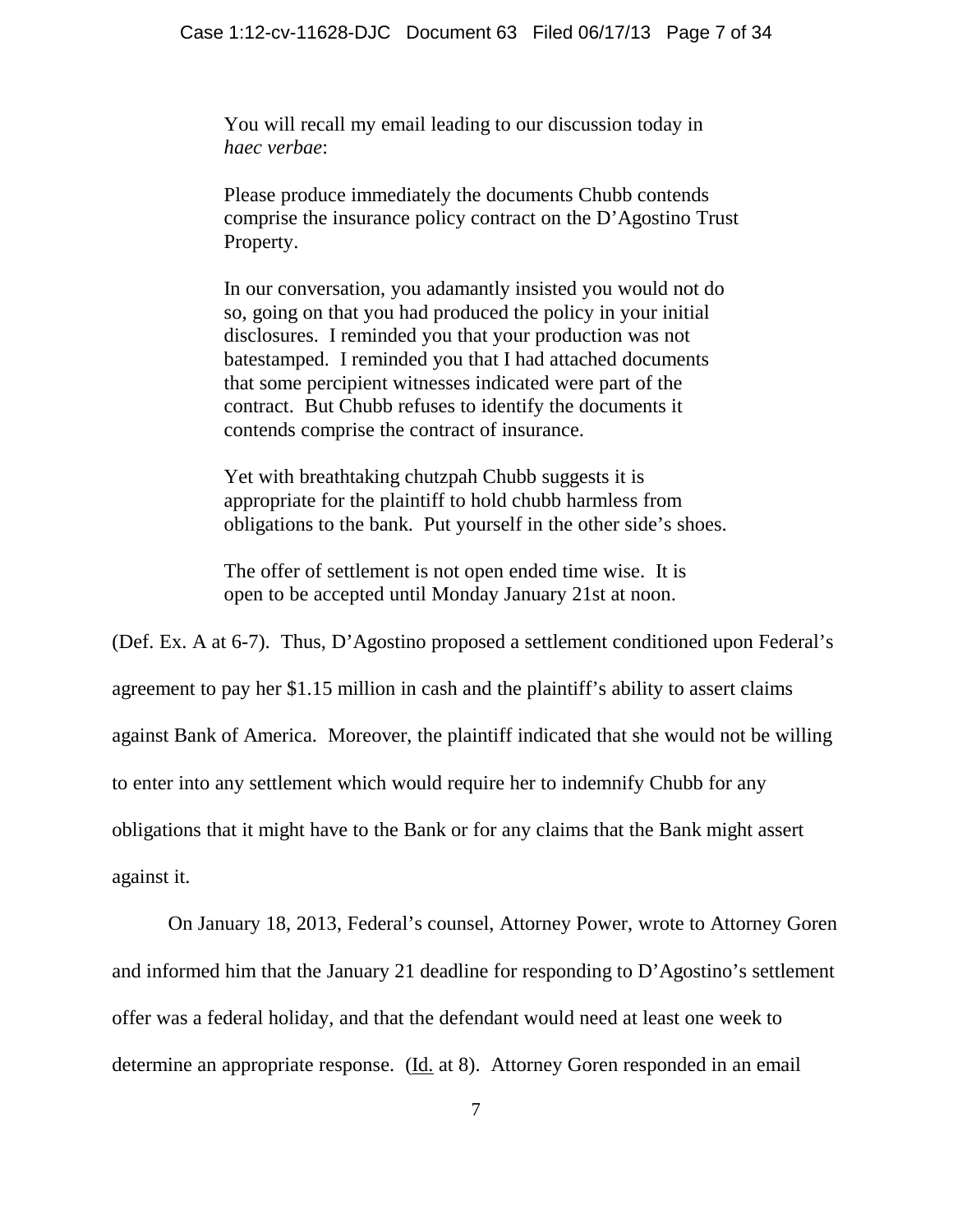dated January 20, 2013. (Id. at 10). Therein, plaintiff's counsel stated, "Ms. D'Agostino" always is interested in hearing from Chubb. You should let me know whether Chubb will settle at \$1.15 Million for a release of Chubb; after all that was that (sic) was demanded at the mediation." (Id.).

In late January, D'Agostino once again confirmed that she would be willing to accept a response to her settlement demand even though the original deadline of January 21 had passed. Thus, on Friday, January 25, 2013, Federal's attorney notified Attorney Goren that she expected to have a response from her client on Monday, and that she appreciated the plaintiff's patience.  $(\underline{Id}$  at 12). Attorney Goren replied that same day stating, "I will look forward to hearing from you." (Id. at 13). Several days later, on January 28, 2013, Attorney Goren sought an extension of time to respond to a pending motion that Federal had filed with the court while he awaited word from the defendant. As Attorney Goren wrote in an email to Federal's counsel dated January 28, 2013:

> While I await word from you as to Chubb's response to the plaintiff's settlement proposal, I note on my calendar that tomorrow is the last day to file an opposition to Chubb's January 15, 2013 Motion to Stay.

I am inclined to put off a response to your motion but will only do so with your agreement.

Please advise as soon as possible, ideally in the next hour or so, so that I can plan accordingly.

If the response is to be put off, I will prepare and file a joint motion putting off the response date to say one week.

8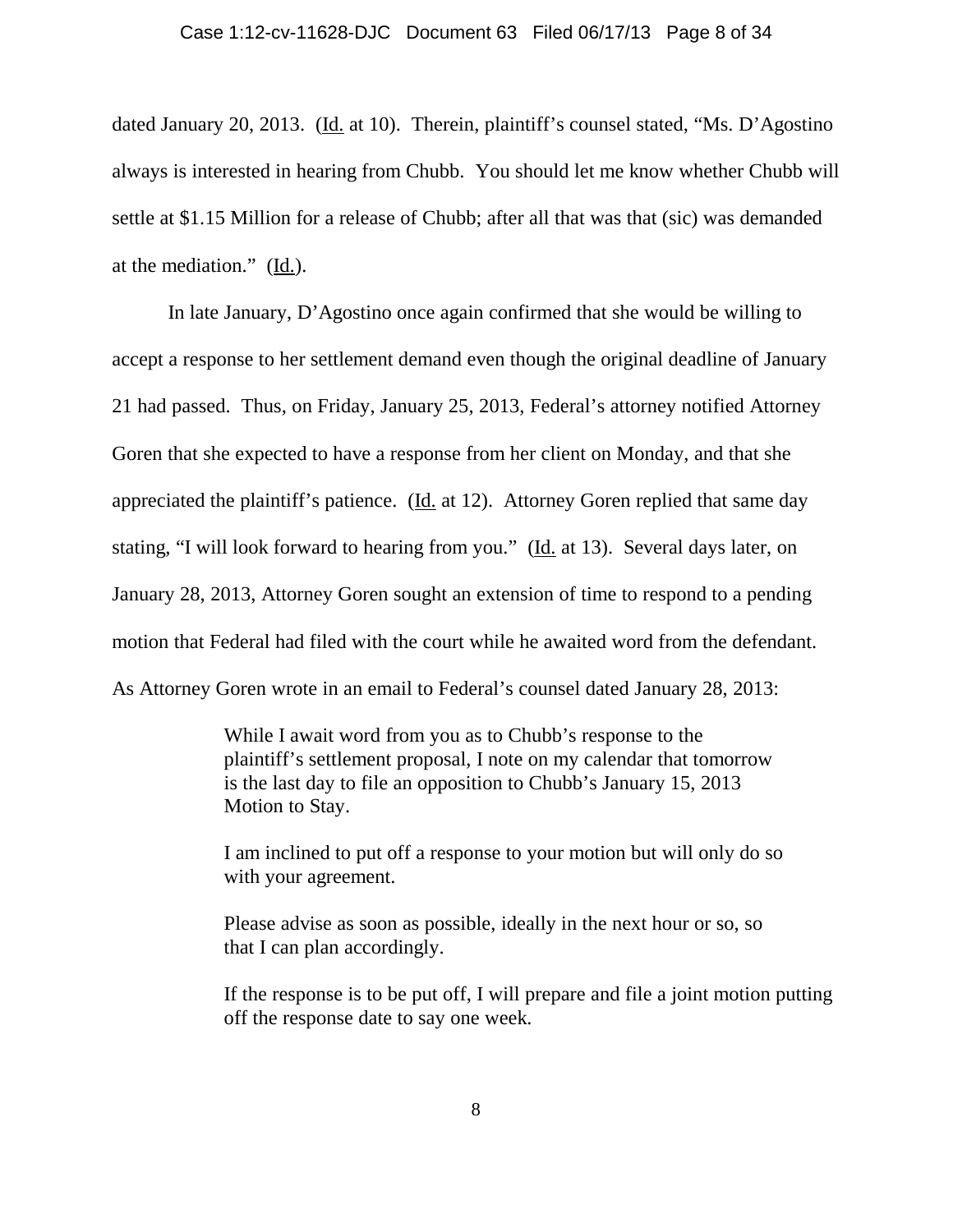### Case 1:12-cv-11628-DJC Document 63 Filed 06/17/13 Page 9 of 34

(Id. at 14; Goren Aff. ¶ 20). Federal replied that it would assent to an extension, and Attorney Goren filed a joint motion for an extension of time to respond to Federal's motion. (Docket No. 19). Therein, counsel advised the court that "there is good cause for this short extension as [the parties] continue to discuss a settlement." (Id.).

In another communication dated January 28, 2013, Attorney Power informed Attorney Goren that Federal was still working on D'Agostino's settlement demand, but that she expected to have a response within the next few days. (Def. Ex. A at 23). Again, Attorney Goren responded that "I will wait for Chubb's response." (Id.). He also notified the defendant that D'Agostino would be moving to amend her complaint in order to add Bank of America as a defendant, and he served Federal with a supplemental demand letter pursuant to Mass. Gen. Laws ch. 93A. (Id. at 23-25). By her letter, the plaintiff alleged, in essence, that Bank of America and Chubb, acting individually and in combination, had engaged unfair and deceptive conduct which deprived D'Agostino of insurance proceeds to which she was entitled under the Policy. (See id. at 26-50).

Subsequently, on February 4, 2013, the plaintiff served interrogatories on Federal and noticed the deposition of Brown and Dupont Forensic Consultants, LLC ("Brown and Dupont"), a firm that had been retained by Federal to assist it in valuing certain of the plaintiff's damages from the fire. (Id. at 51-66; Def. Mot. to Enforce (Docket No. 27) ¶ 16). However, in his email accompanying the discovery materials, Attorney Goren stated, "I look forward to Chubb's response to settlement proposal albeit its dilatory

9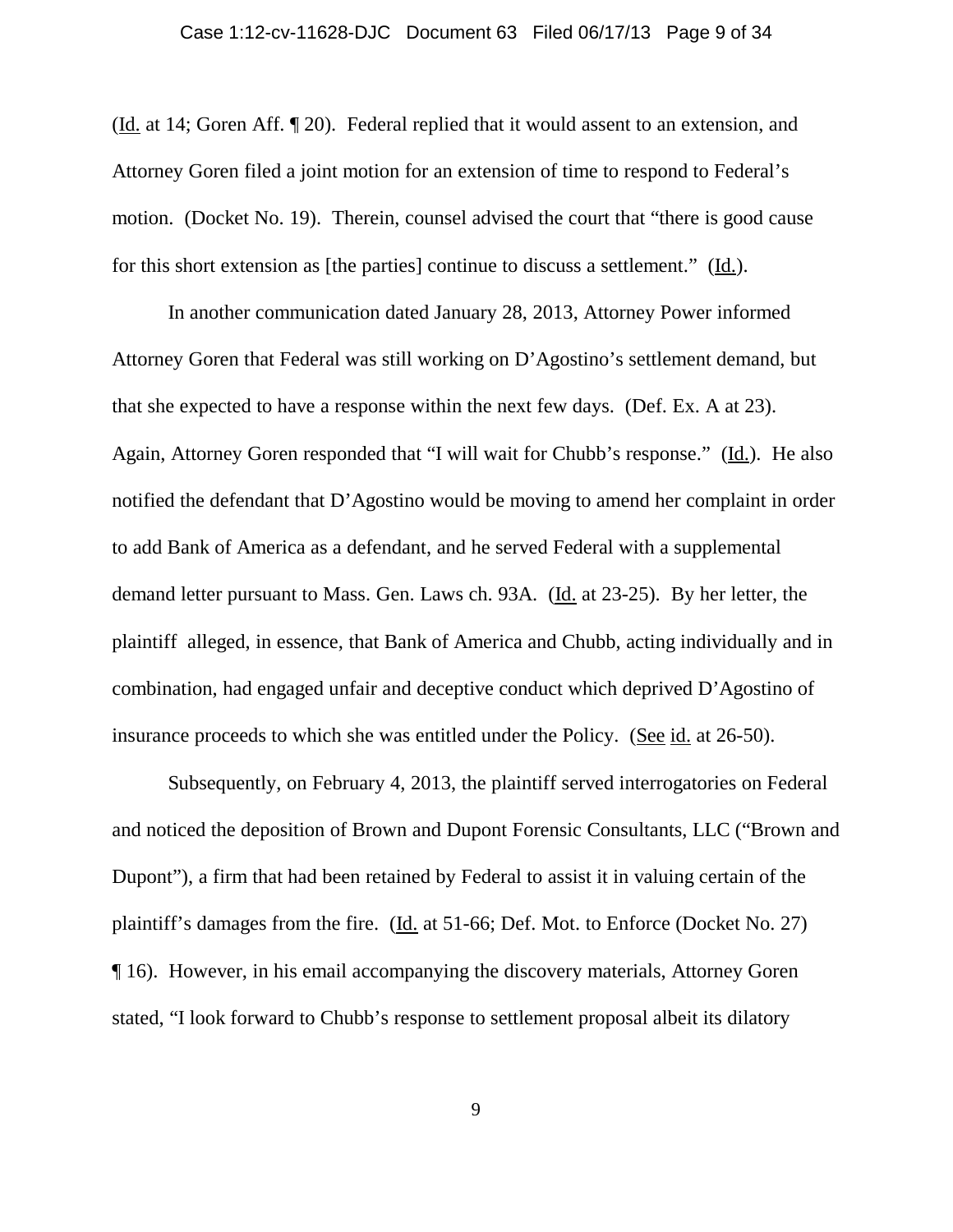nature." (Def. Ex. A at 51). Thus, D'Agostino remained willing to accept a response to her settlement offer notwithstanding the delay and her decision to pursue discovery.

### **Federal's Response to Plaintiff's Settlement Proposal**

The next communication between the parties occurred on February 6, 2013, when

Federal's counsel, Attorney Power, sent the following email to Attorney Goren:

In response to your client's demand for (sic) to resolve the above referenced matter, attached please find a release for your client's execution. We would appreciate it if your client could execute the release as soon as possible so that we can avoid having to seek another extension on your opposition to our motion to stay.

(Id. at 67).

Attached to Attorney Power's email was a seven-page document, consisting of eighteen separate paragraphs, entitled "Confidential Release and Settlement Agreement" ("Release"). (Def. Ex. B). The first paragraph of the Release provided, among other things, for the payment of \$1.15 million from Federal to D'Agostino. (See id.  $\P$ I). It also provided, in substance, that D'Agostino would release and discharge Federal "and all of its heirs, executors, administrators, estates, officers, directors, shareholders, employees, agents, servants, attorneys, assigns, affiliates, subsidiaries and divisions, predecessors and successors in interest, trustees and legal representatives, and any and all persons, firms and corporations in which Federal . . . may have an interest, and their insurers (hereinafter collectively referred to as 'RELEASEES')" from any claims that she has or may have against Federal in the future relating to the fire which occurred at the Property. (See id.). As described below, Federal argues that the inclusion of these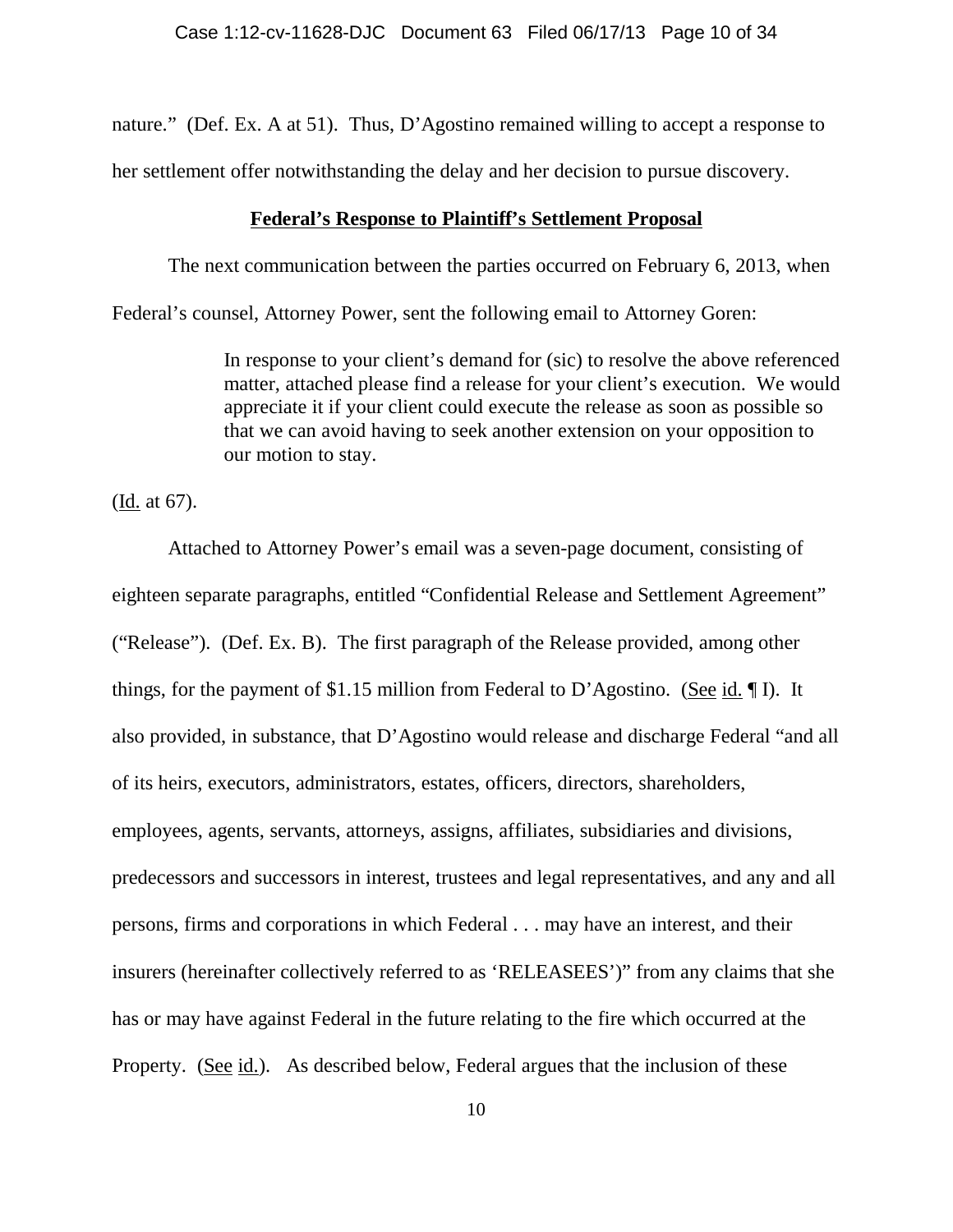#### Case 1:12-cv-11628-DJC Document 63 Filed 06/17/13 Page 11 of 34

provisions in the Release constituted an acceptance of D'Agostino's settlement offer and resulted in an enforceable settlement agreement, while D'Agostino contends that Federal's inclusion of numerous additional terms rendered the Release a counteroffer which was never accepted by the plaintiff.

In addition to the provisions regarding payment and discharge of liability, the Release addressed such issues as the use of the Release in judicial proceedings, choice of law, termination of the litigation, and non-disparagement. (See id. ¶[ VII-VIII, X, XIII). While some of these provisions contained standard contract terms, other provisions contained more substantive obligations. For example, but without limitation, the Release included a detailed confidentiality clause under which D'Agostino and her attorney would agree, in part,

> that her representations and promises of strict confidentiality, as set forth above, go to the essence of and form a valuable part of the consideration for RELEASEES to make the Settlement Payment and enter into this Agreement, and should [D'Agostino] violate the strict confidentiality provisions in this paragraph, [D'Agostino] shall pay to RELEASEES the amount of the Settlement Payment, \$1,150,000, as liquidated damages for breaching this Agreement.

(Id. ¶ XII). Additionally, the Release contained an indemnification clause which provided as follows:

> [D'Agostino] expressly stipulates and agrees, in consideration for the aforesaid payment, to indemnify, defend, and forever hold harmless the RELEASEES against any and all further claims, actions, or demands that hereafter are asserted against the RELEASEES on account of the occurrences of December 9, 2008 and/or the claims which were alleged or which could have been alleged or asserted by [D'Agostino] in the above-referenced Civil Action.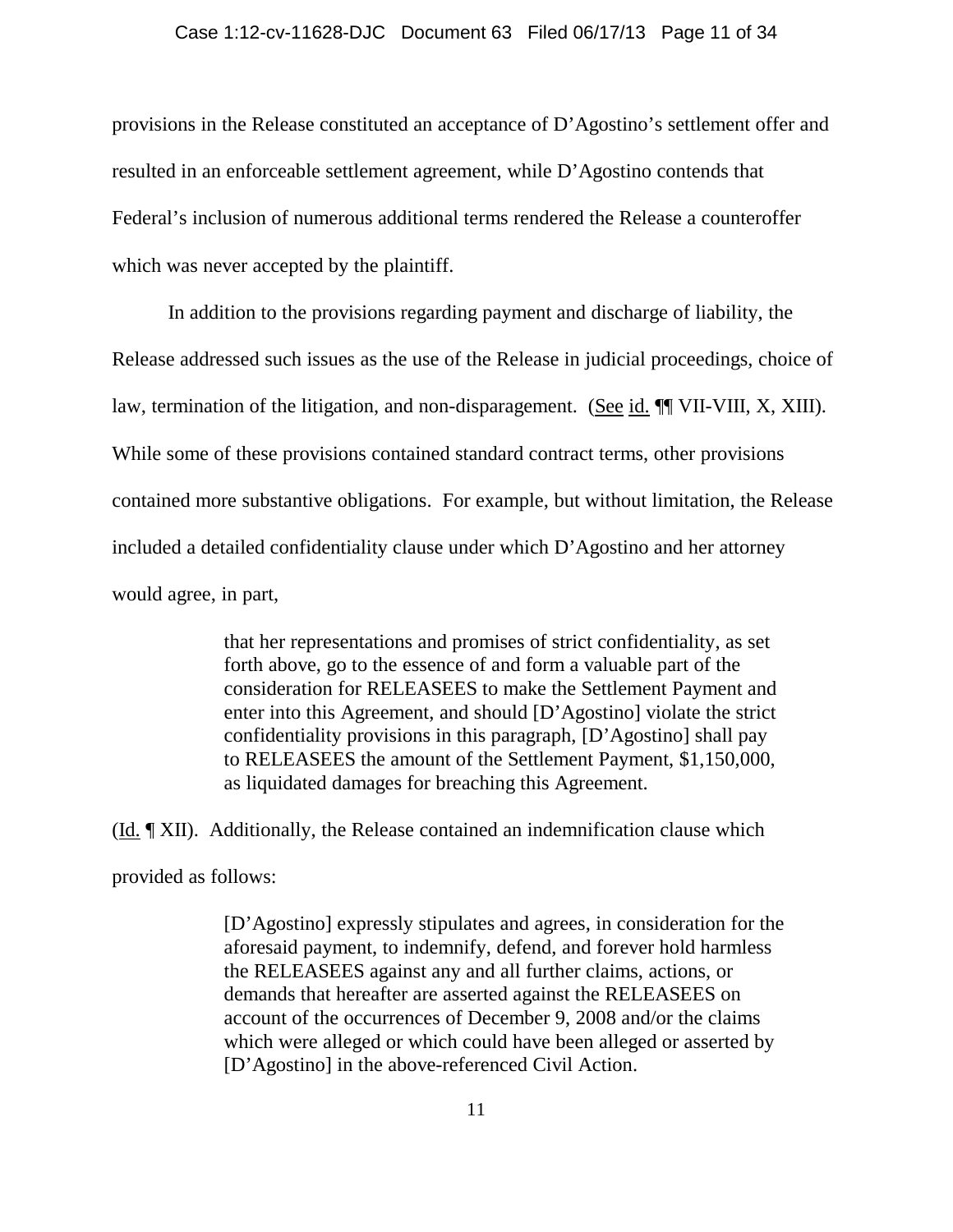(Id. ¶ III). Therefore, despite Attorney Goren's insistence that D'Agostino was unwilling to enter into a settlement agreement which would require her to indemnify Chubb for any claims that the Bank might assert against it, the Release contained language which could potentially impose such an obligation on the plaintiff.

### **Plaintiff's Response to the Release**

Attorney Goren responded to the proposed Release in an email to Federal's counsel dated February 6, 2013. (Def. Ex. A at 69; Goren Aff. ¶ 25). Therein, D'Agostino's counsel thanked Attorneys Power and Sheehan for transmitting the \$1.15 million release, but expressed confusion as to whether Chubb had accepted his client's settlement offer. (Id.). As Attorney Goren wrote:

> When I glanced at the release it was not completely clear to me whether Chubb had accepted Ms. D'Agostino's settlement proposal...So before I put pen to paper in reworking the form of release, I seek assurance of Chubb's intent. Ms. D'Agostino's settlement offer of \$1.15 Million was explicitly conditioned upon her being able to pursue the bank for damages.

(Id.). He then quoted the settlement proposal that had been set forth in the first two paragraphs of his January 17, 2013 email to Chubb's attorneys, and stated, "[i]f that is not acceptable to Chubb, I will not waste my time in drafting." (Id.).

Federal's counsel replied immediately to Attorney Goren's email, stating, "[a]s the release reads, Federal Insurance Company is the only named 'Releasee.'" (Def. Ex. A at 72; Goren Aff. ¶ 26). However, she did not address any of the additional terms contained in the Release. (See id.).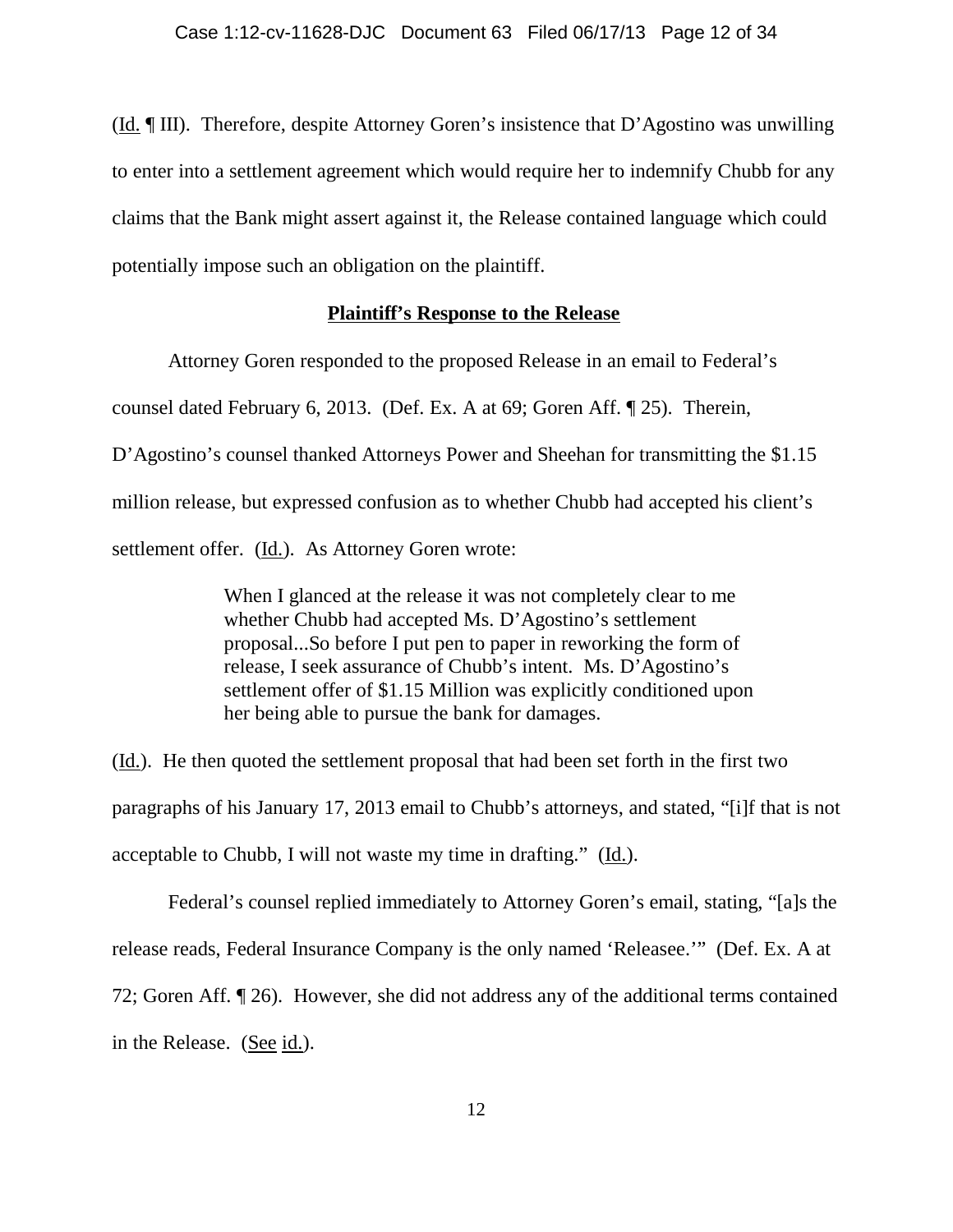The next significant communication between the parties occurred on February 11,

2013, when Attorney Power contacted Attorney Goren regarding a subpoena and Notice

of Deposition that D'Agostino had served on Brown and Dupont. (See Def. Ex. C at 7-

21). In her email to the plaintiff's counsel, Attorney Power stated, "it is my

understanding that our matter is respectively settled and that any depositions will not be

going forward as scheduled. Please confirm by response to this email." (Def. Ex. C. at

7). Thus, Federal believed that the parties had reached an agreement which would

resolve all of D'Agostino's claims against it.

Attorney Goren replied to Attorney Power's email on February 12, 2013, stating in relevant part as follows:

> I do believe the plaintiff is about to conclude a settlement with Chubb. However, the plaintiff will be continuing the litigation with Bank of America and among other things anticipates filing her rule 15 motion to amend and to add Bank of America as a defendant.

I anticipate getting a draft settlement agreement to you in the next few days; and I cannot imagine not wrapping up our deal well before the deposition. While the plaintiff's claims against Chubb will be dismissed with prejudice, the case itself will continue. Depending on when the bank is brought in, I may continue the date for testimony.

(Id. at 37). Accordingly, as of mid-February 2013, Attorney Goren also believed that the parties had come to an understanding, and that after the parties finalized a written settlement agreement, the claims against Federal would be "dismissed with prejudice[.]" What remained unclear at that time was whether and to what extent D'Agostino would be willing to accept the terms of Federal's proposed Release.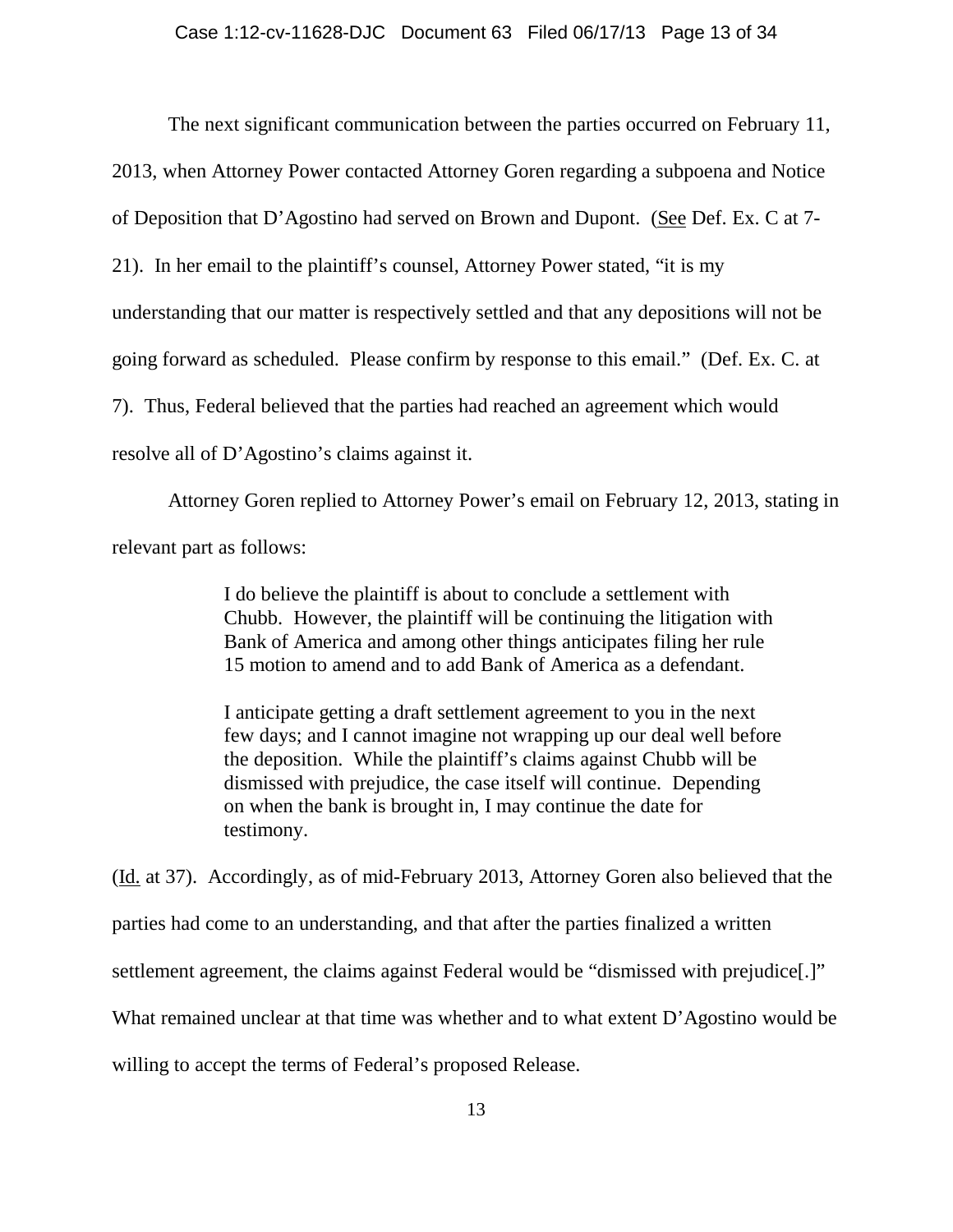The record shows that subsequently, D'Agostino not only rejected Federal's Release, but also abandoned further efforts to finalize a settlement. Thus, on February 15, 2013, Attorney Goren spoke to Attorney Sheehan and informed her that the proposed Release was not acceptable. (Goren Aff. ¶ 29). Moreover, although he notified Federal's counsel that he had prepared a draft of a settlement agreement, Attorney Goren declined to forward the draft to the defendant for review. (See Def. Ex. C at 42-49). Instead, on February 19, 2013, Attorney Goren sent Federal's counsel a letter in which he stated, "[o]n February 6, 2013, Chubb emailed to the plaintiff a 'Confidential Release and Settlement Agreement' pursuant to which Chubb would pay Ms. D'Agostino a total of \$1.15 Million on the conditions and terms set forth therein. Including this page signed by me and the following constitute plaintiff's response." (Id. at 45). The so-called "response" included a request that Chubb produce the Policy, as well as a series of questions seeking Chubb's views as to its obligations under the Policy and the nature of the contractual relationship, if any, between Chubb and Bank of America as it related to the plaintiff's claims. (See id. at 46-49). According to Attorney Goren, the questions were aimed at assessing "the reasonableness of Chubb's February 6th settlement proposal as well as its acceptability to [D'Agostino.]" (Id. at 46). Therefore, notwithstanding his prior statements that "the plaintiff is about to conclude a settlement with Chubb" and that "the plaintiff's claims against Chubb will be dismissed with prejudice," Attorney Goren refused to discuss the terms of a final settlement agreement. (See id. at 37).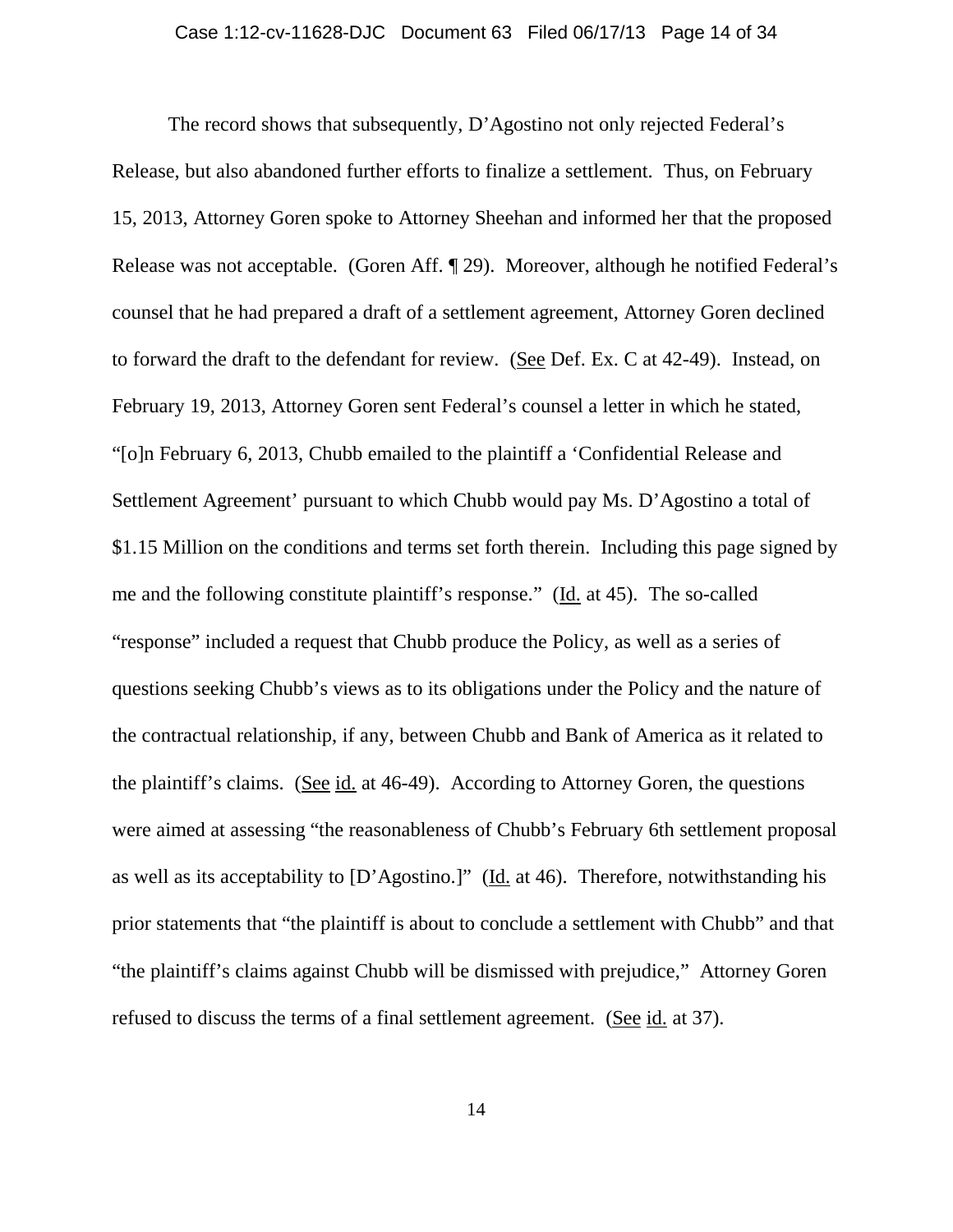Thereafter, counsel for the parties continued to communicate about the possibility of finalizing a written agreement, but their communications grew increasingly contentious and ultimately broke down. (See, e.g., id. at 53-54, 67-68, 76-77). Additionally, the parties disagreed about the propriety of pursuing discovery and other litigation related activities in light of the status of their negotiations. D'Agostino insisted that no settlement had been reached, and she proceeded to seek discovery relating to her claims against Federal. (See id. at 67-68, 78-89, 91-120; Goren Aff. ¶¶ 31, 38). She also eventually moved for the entry of default against Federal after the defendant failed to respond to the filing of a Second Amended Complaint. (See Docket No. 46). Federal responded to the plaintiff's discovery efforts by filing its two motions for protective order, and subsequently its motion to enforce the parties' alleged settlement agreement. Federal also opposed the motion for entry of default, which was denied. (See Docket Entry dated 05/13/2013). By its motions, Federal asserts that the parties reached a binding settlement agreement on February 6, 2013, when Federal sent D'Agostino the proposed Release containing its agreement to pay D'Agostino \$1.15 million and naming Federal as the only releasee. For her part, D'Agostino asserts that there is not and never has been an agreement to settle with Chubb, and that there is no basis for delaying the litigation. (See Def. Ex. C at 134; Goren Aff. ¶ 37).

Additional factual details relevant to this court's analysis are set forth below where appropriate.

### **III. ANALYSIS**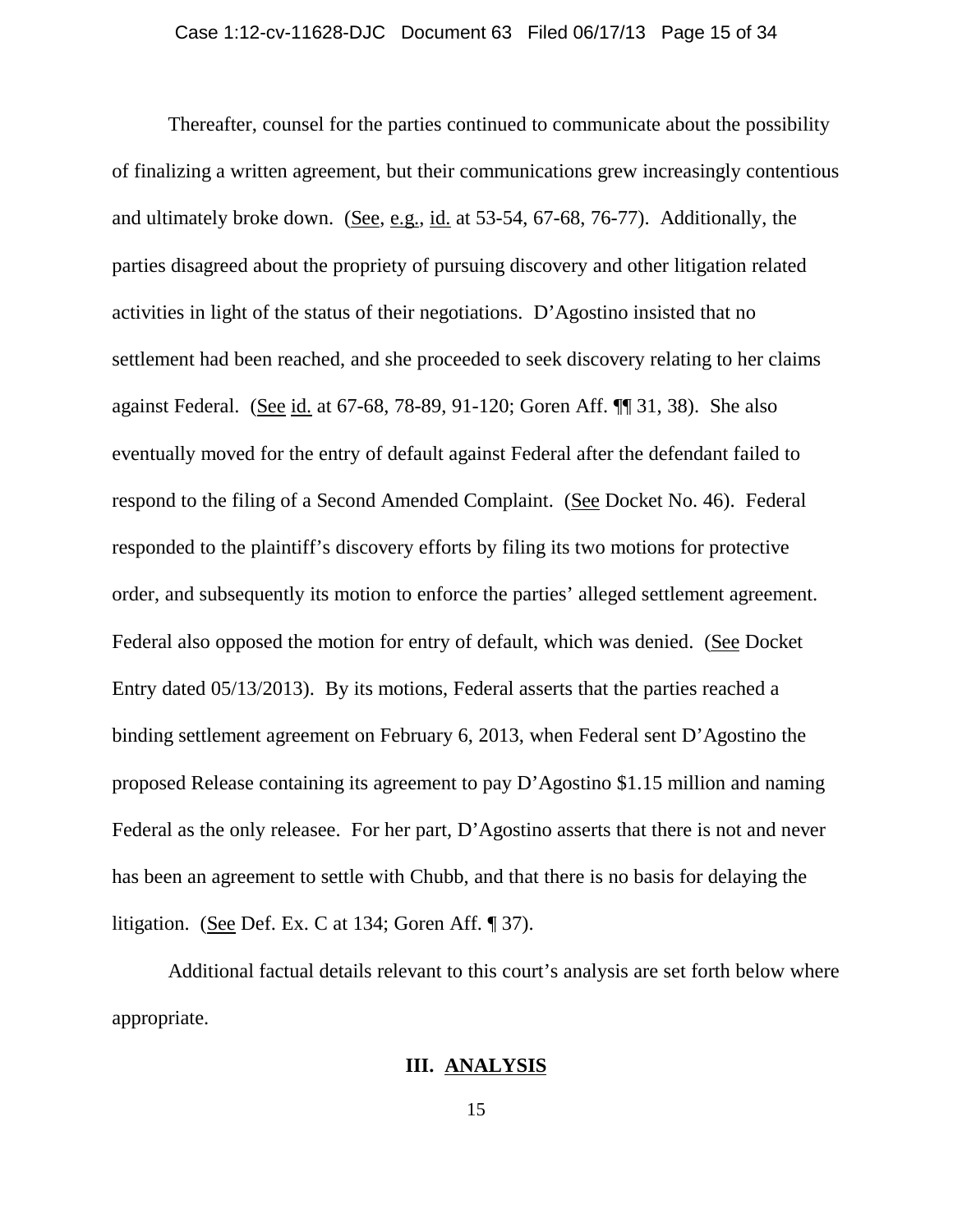### **A. Standard of Review**

The critical issue raised by Federal's motions is whether the parties reached an enforceable settlement agreement. The court has "an inherent power to supervise and enforce settlement agreements entered into by parties to an action pending before the court." Dankese v. Defense Logistics Agency, 693 F.2d 13, 16 (1st Cir. 1982). "Thus, a party to a settlement agreement may seek to enforce the agreement's terms when the other party refuses to comply." Fid. & Guar. Ins. Co. v. Star Equip. Corp., 541 F.3d 1, 5 (1st Cir. 2008). Where, as here, the material facts are not in dispute, it is up to the court to determine whether a binding agreement has been reached. See Moore v. La-Z-Boy, Inc., 639 F. Supp. 2d 136, 140 (D. Mass. 2009) ("Whether a purported contract contains the necessary elements for enforceability is (ordinarily) a question of law reserved for the court.") (citing Schwanbeck v. Federal-Mogul Corp., 412 Mass. 703, 709, 592 N.E. 2d 1289 (1992)). Because this matter arises under the court's diversity jurisdiction, the question of whether the parties entered into an enforceable settlement agreement must be determined in accordance with Massachusetts contract law. See Fid. & Guar. Inc. Co., 541 F.3d at 5 (applying Massachusetts contract law in diversity action involving challenge to enforcement of a settlement agreement).

In order to form a contract under Massachusetts law, "[a]n offer must be matched by an acceptance. A counteroffer proposing a term that is materially different from that contained in the original offer constitutes a rejection of the offer and negates any agreement." Kennedy v. JP Morgan Chase Nat'l Corp., No. 10-CV-11324-RGS, 2011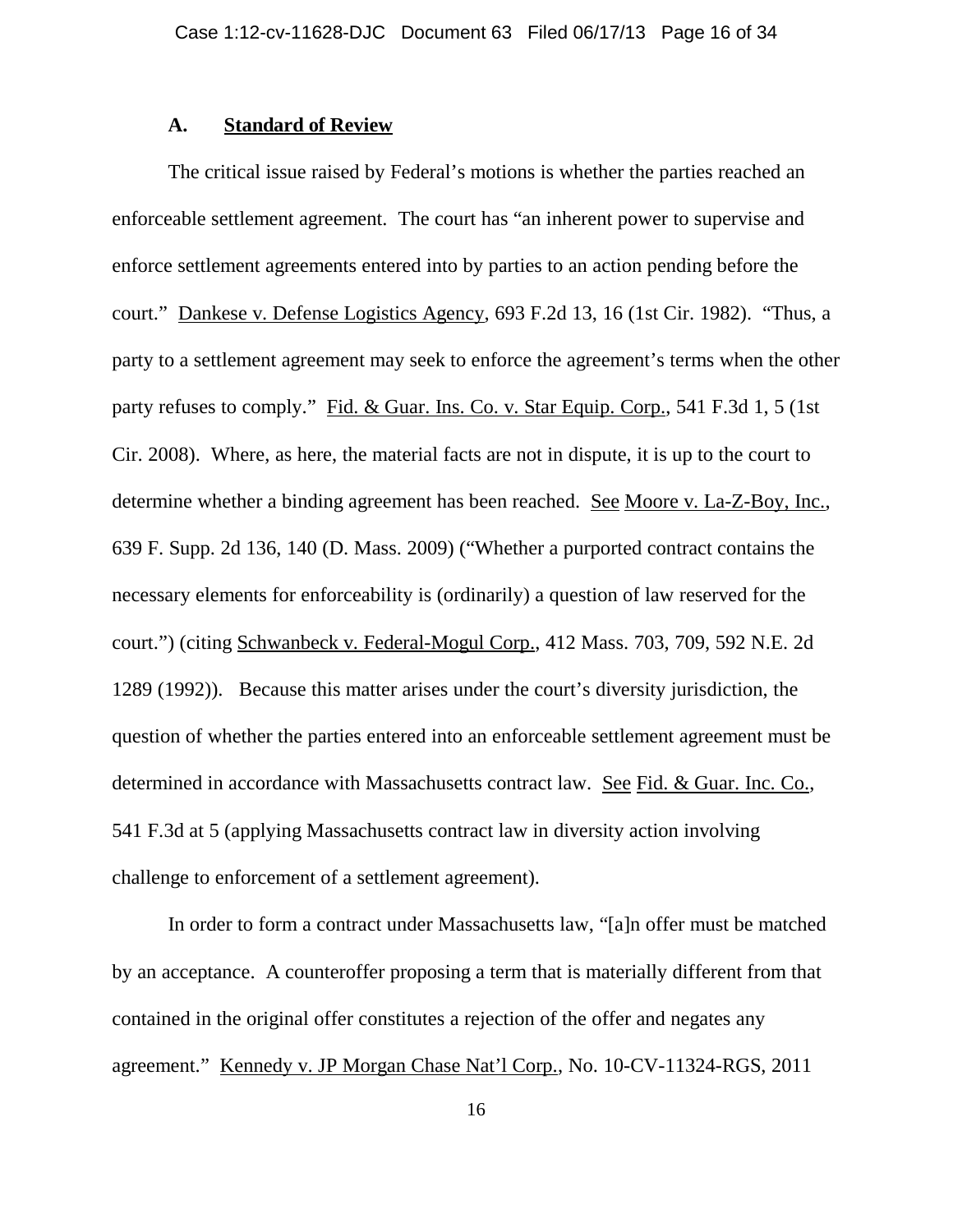WL 1576569, at  $*2$  (D. Mass. Apr. 26, 2011) (internal citation omitted). Moreover, "[i]t is axiomatic that to create an enforceable contract, there must be agreement between the parties on the material terms of that contract, and the parties must have a present intention to be bound by that agreement." Situation Mgmt. Sys., Inc. v. Malouf, Inc., 430 Mass. 875, 878, 724 N.E. 2d 699, 703 (2000). Thus, while "[i]t is not required that all terms of the agreement be precisely specified, and the presence of undefined or unspecified terms will not necessarily preclude the formation of a binding contract. "I" in order for an enforceable contract to exist, the parties must have reached an agreement on all of the essential terms. See id. As described below, although the parties agreed on certain essential matters, they failed to reach agreement on all the material terms of a settlement. Therefore, this court concludes that each of the defendant's motions should be denied.

### **B. Failure to Reach an Enforceable Settlement Agreement**

Federal contends that an enforceable settlement agreement was created on February 6, 2013, when its counsel sent Attorney Goren the Release for his client's execution. In particular, the defendant argues that because the Release contained an agreement by Federal to pay D'Agostino \$1.15 million, and provided for the release of the plaintiff's claims against Federal, it constituted an acceptance of the plaintiff's settlement offer and resulted in a binding contract. (See Def. Emer. Mot. (Docket No. 27) at 12-18). D'Agostino denies that any binding agreement occurred on February 6 or at any other time during the course of the parties' communications. According to D'Agostino, no settlement could have been reached because the plaintiff's proposed compromise did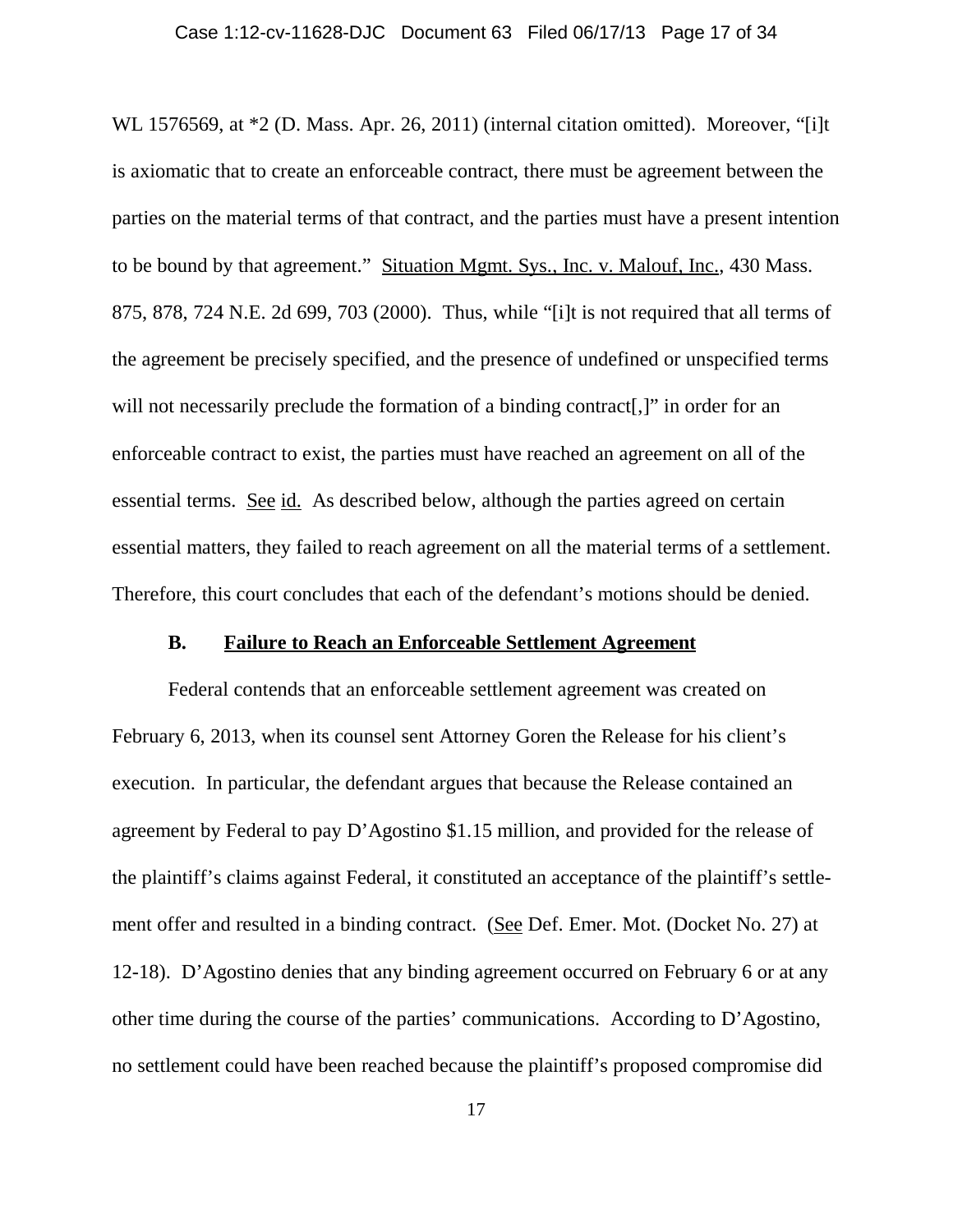### Case 1:12-cv-11628-DJC Document 63 Filed 06/17/13 Page 18 of 34

not constitute an "offer," and because any alleged offer had expired by February 6, 2013. (See Pl. Opp. Mem. (Docket No. 34) at 11-14). She also contends that the Release was a counteroffer rather than an acceptance because it contained significant additional terms beyond those set forth D'Agostino's proposal, and she argues that the Release cannot be enforced because it was never executed by the plaintiff. (See id. at 7-11, 14-15). For the reasons that follow, this court finds that the plaintiff made Federal a valid offer of settlement, and that Federal's response to the offer was timely. However, because this court also finds the response was a counteroffer, which was never accepted in full by the plaintiff, this court concludes that there is no enforceable settlement agreement.

### **Existence of an Offer**

A threshold issue raised by the plaintiff is whether there was ever a settlement offer. Under Massachusetts law, "[a]n offer is the manifestation of willingness to enter into a bargain made in such a way as to justify the other person in understanding that his assent will conclude the agreement."  $I & R R$  Mech., Inc. v. Hazelton Mfg. Co., 62 Mass. App. Ct. 452, 455, 817 N.E. 2d 799, 802 (2004). D'Agostino argues that in this case, there was no manifestation of the plaintiff's willingness to enter into a deal because the proposal set forth in Attorney Goren's January 17, 2013 email to Federal was merely "an invitation to Chubb to creatively address plaintiff's complicated legal concerns." (Pl. Opp. Mem. at 13). Therefore, she asserts that the proposal was not sufficiently complete and definite to constitute a valid offer. (See id. at 13-14).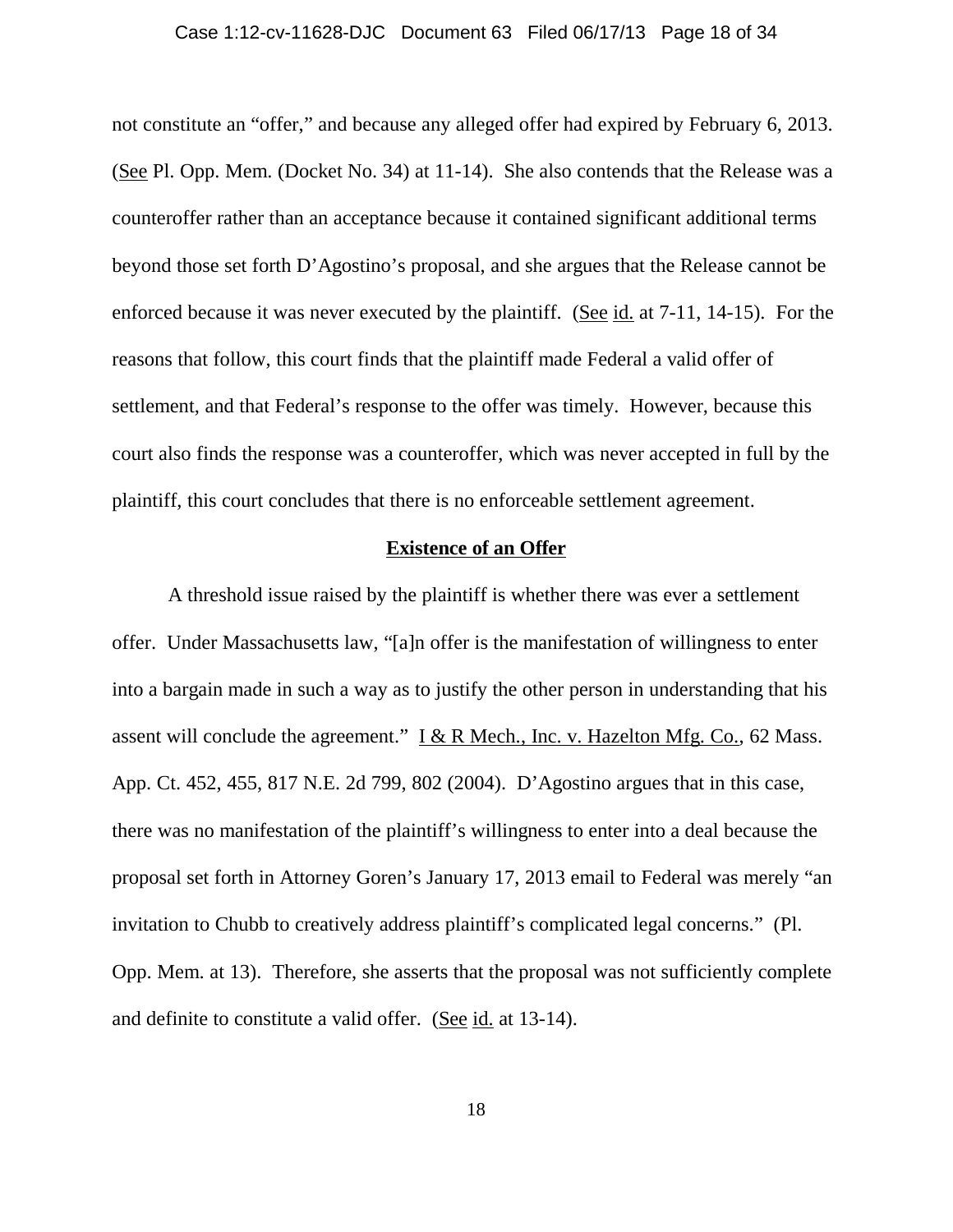This court finds that the plaintiff's characterization of her proposal lacks merit, and that the proposal constituted a firm offer to enter into a settlement agreement. In his January 17 email, Attorney Goren described the plaintiff's proposal as an "offer[] to settle" and set forth explicit conditions for reaching a bargain. As described above, those conditions included a cash payment of \$1.15 million from Federal to Chubb, which would be due "at close of settlement," as well as the requirement that the plaintiff retain the ability "to continue to litigate with Bank of America." (See Def. Ex. A at 6-7). Moreover, at the end of the email, Attorney Goren warned Federal that "[t]he offer of settlement is not open ended time wise" and "is open to be accepted until Monday January 21st at noon." (Id. at 7). This unambiguous language was more than adequate to convey D'Agostino's willingness to strike a bargain and to justify Federal's conclusion that its acceptance would result in an agreement.

The plaintiff's suggestion that her proposal was nothing more than an invitation to discuss the plaintiff's legal concerns is belied by the plain language of the January 17, 2013 email. Not only did the email convey explicit settlement terms, but it also lacked mention of any legal concerns. While Attorney Goren demanded that Chubb produce the documents it contended comprised the Policy on the Property, and accused Chubb of "breathtaking chutzpah" for suggesting that D'Agostino agree to indemnify Chubb for any obligations to the Bank, there is nothing in his email to suggest that there were any complicated legal matters that needed to be resolved or that D'Agostino wanted to discuss any such matters with the defendant. (Id. at 6-7). The only reasonable reading of the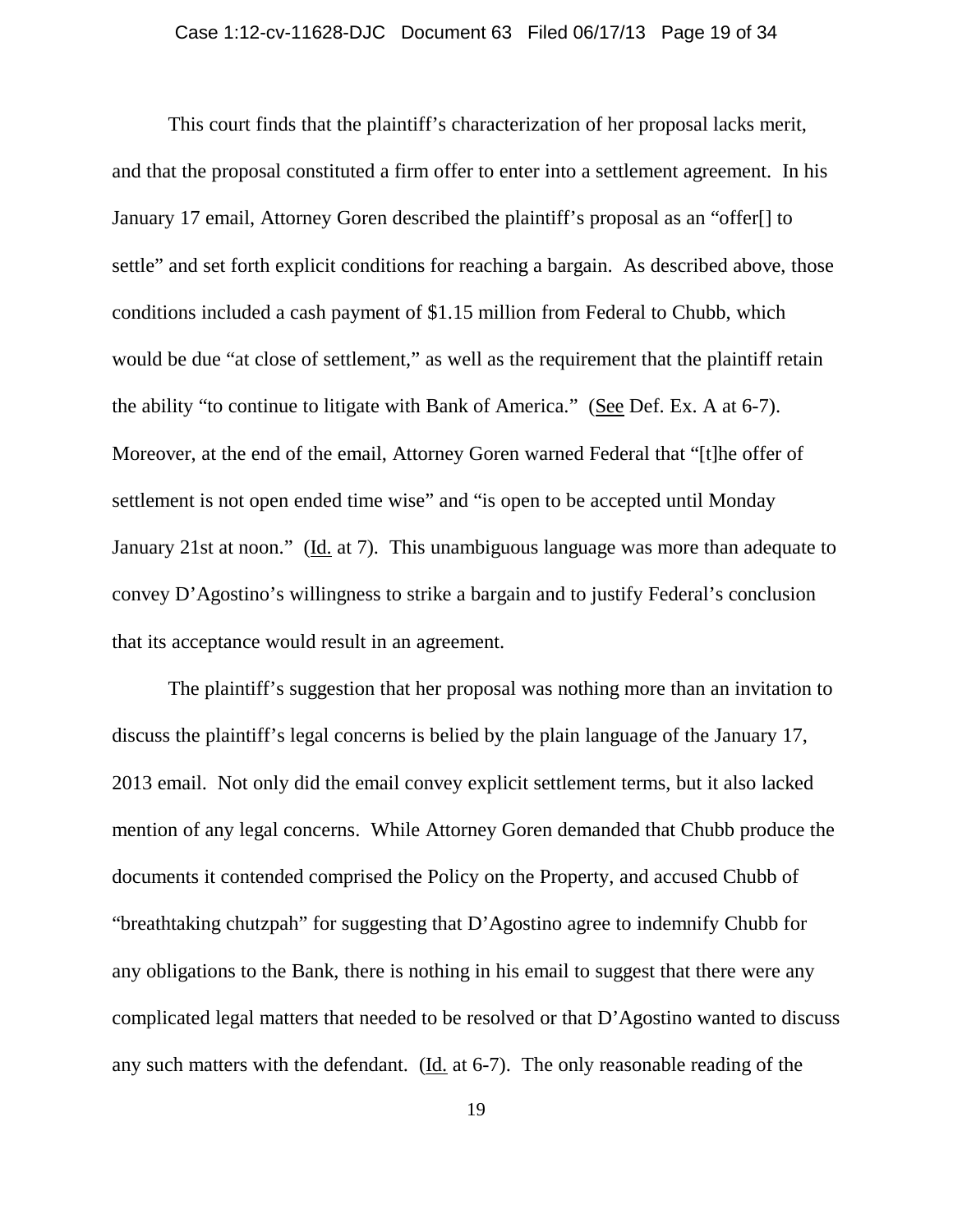### Case 1:12-cv-11628-DJC Document 63 Filed 06/17/13 Page 20 of 34

email is that it reflected a desire to resolve the litigation by entering into a settlement agreement. The plaintiff's effort to characterize it as something other than a settlement offer lacks any support in the record.

Finally, this court is not persuaded by D'Agostino's argument that Attorney Goren's January 17 email "is not an 'offer' because it does not specify 'the completeness of the terms of the suggested bargain.'" (Pl. Opp. Mem. at 13 (citation omitted)). That argument is based on comment c to the Restatement (Second) of Contracts § 26 (1981), which specifically addresses price quotations and has no apparent relevance to the facts of this case. As comment c reads:

> *c. Quotation of price.* A "quotation" of price is usually a statement of price per unit of quantity; it may omit the quantity to be sold, time and place of delivery, terms of payment, and other terms. It is sometimes associated with a price list or circular, but the word "quote" is commonly understood as inviting an offer rather than as making one, even when directed to a particular customer. But just as the word "offer" does not necessarily mean that an offer is intended, so the word "quote" may be used in an offer. In determining whether an offer is made relevant factors include the terms of any previous inquiry, the completeness of the terms of the suggested bargain, and the number of persons to whom a communication is addressed.

(emphasis added). However, this case does not involve a price quotation, and there is nothing in the January 17, 2013 email indicating that D'Agostino's proposal was intended as an invitation to make an offer rather than a firm offer of settlement. Therefore, this court finds that Attorney Goren's January 17, 2013 communication constituted a valid settlement offer.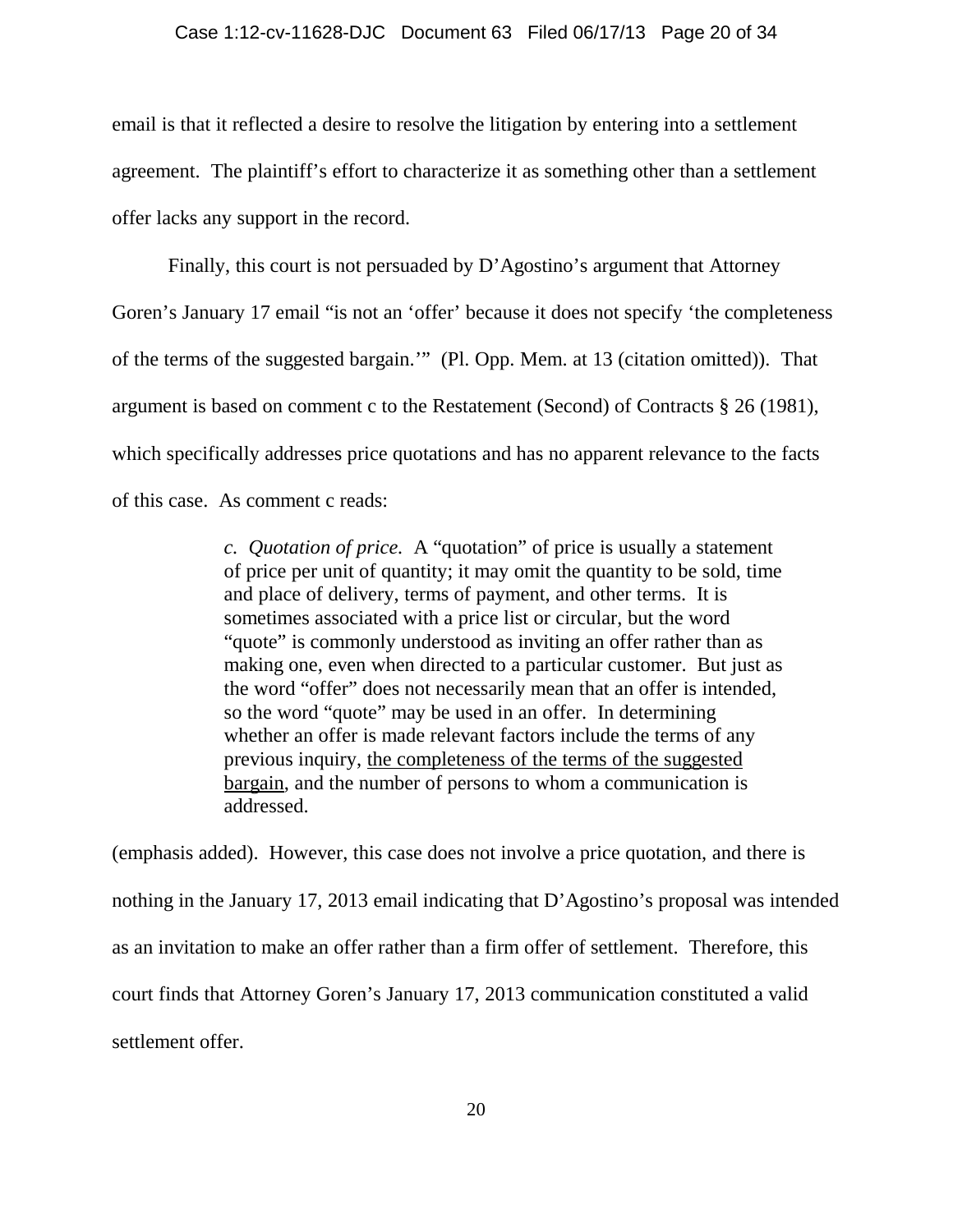### **Timeliness of Federal's Response**

D'Agostino also argues that there can be no agreement because any offer had expired and could not be accepted on February 6, 2013, when Chubb responded by sending the draft Release. (Pl. Opp. Mem. at 11-13). "It is hornbook law that an offeree's power of acceptance vanishes at the time specified in the offer, and if no deadline is prescribed, at the end of a reasonable time." Mathewson Corp. V. Allied Marine Indus., Inc., 827 F.2d 850, 853 ( $1<sup>st</sup> Cir. 1987$ ) (quotations and citations omitted). It also is settled that the court must look to the objective facts and conduct of the parties in assessing the timeliness of an acceptance. See id. (it is an "established principle that contracts depend on objective manifestations of consent" (quotations and citation omitted)). This court finds that the objective facts presented in this case demonstrate that Federal's response to D'Agostino's settlement offer was timely.

The plaintiff argues that Federal's response was untimely because any offer of settlement expired on January 21, 2013 at noon. (Pl. Opp. Mem. at 11). As described above, the original offer provided that "it [was] not open ended time wise" and was only "open to be accepted until Monday January  $21<sup>st</sup>$  at noon." (Def. Ex. A at 7). However, the undisputed facts also establish that throughout the latter part of January and into February 2013, Attorney Goren repeatedly agreed to keep the settlement offer open despite the defendant's stated inability to meet the January 21 deadline and its repeated delays in formulating a response to the plaintiff's proposal. (See Def. Ex. A at 8, 10, 12- 13, 23, 51). In fact, on January 28, 2013, Attorney Goren filed a motion in which he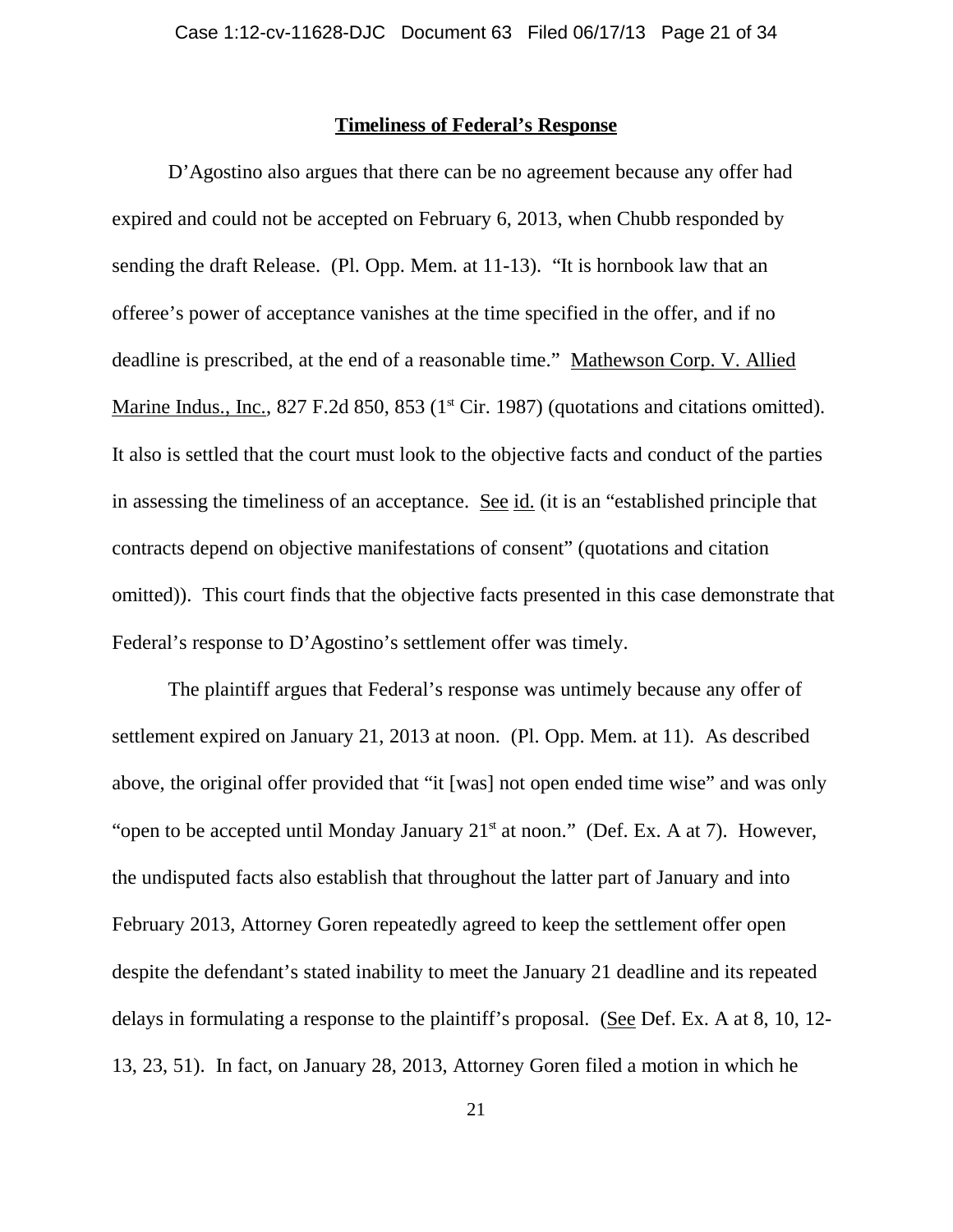### Case 1:12-cv-11628-DJC Document 63 Filed 06/17/13 Page 22 of 34

informed the court that the parties were continuing to negotiate a settlement. (See Docket No. 19). Even as late as February 4, 2013, Attorney Goren sent an email to Federal's counsel in which he stated that he "look[ed] forward to Chubb's response to settlement proposal albeit its dilatory nature." (Def. Ex. A at 51). Therefore, the evidence establishes that D'Agostino waived the January 21 deadline, and that Federal's response, which came only two days after Attorney Goren's February 4 communication, occurred within a reasonable time. See McCarthy v. Tobin, 429 Mass. 84, 88-89, 706 N.E. 2d 629, 633 (1999) (finding that defendant's words and conduct signified her waiver of deadline for signing purchase and sale agreement, and that plaintiff's subsequent tender of the signed agreement was timely).

### **Nature of Federal's Response**

D'Agostino also argues that to the extent there was an offer, there was no agreement by the parties because Federal never accepted the offer. Instead, according to D'Agostino, Federal's transmittal of a Release containing "different terms constituted a counter-offer and thereby terminated the defendant's power to accept the original offer." (Pl. Opp. Mem. at 4 (quotations and citations omitted)). This court agrees that the defendant's decision to send a Release containing additional material terms rendered its response a counteroffer which could only become binding upon the plaintiff's acceptance. It is undisputed that on February 6, 2013, Federal replied to D'Agostino's settlement offer by sending her a seven-page Release, along with an email requesting that the plaintiff "execute the release as soon as possible[.]" (See Def. Ex. A at 67; Def. Ex.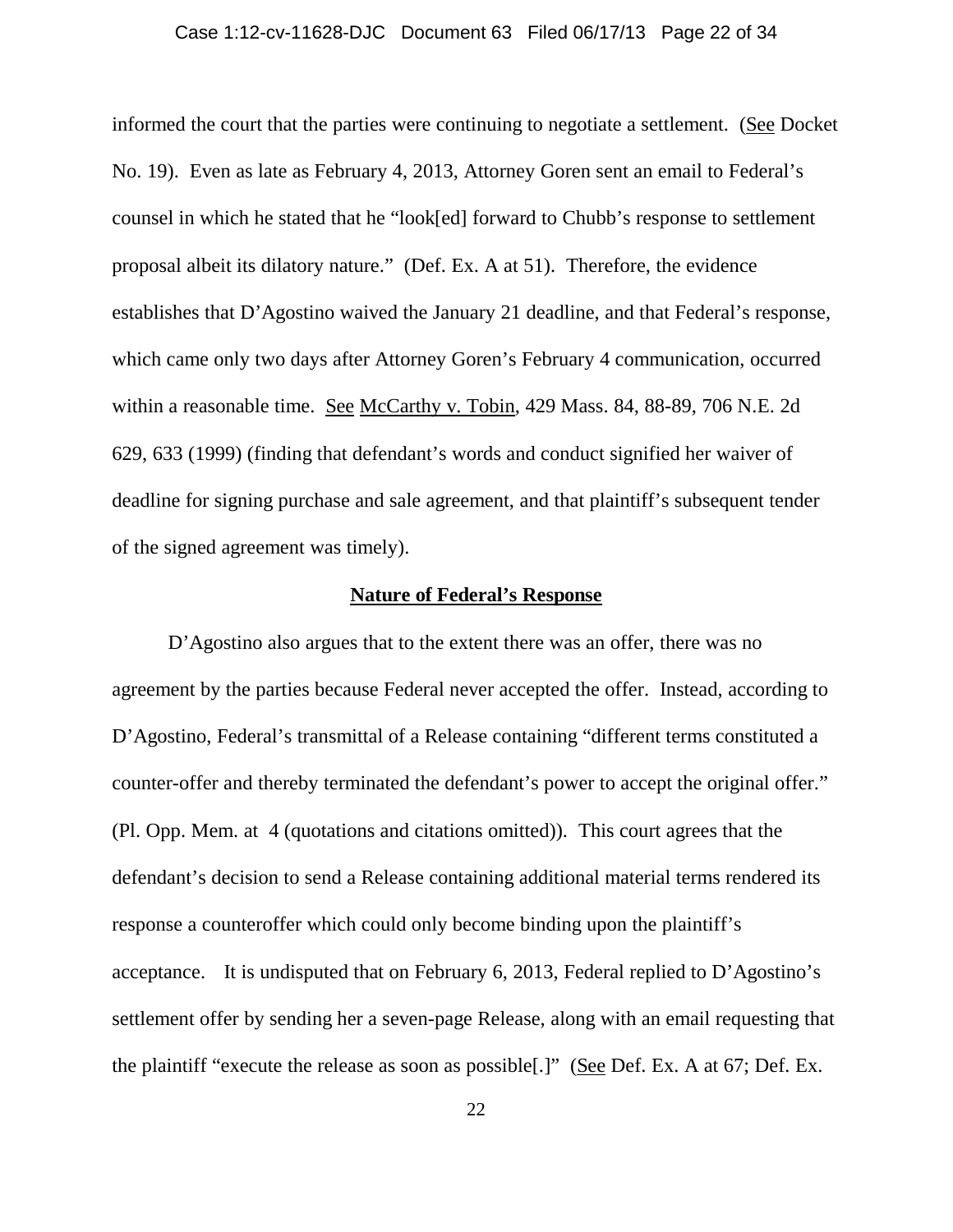B). Although the Release was consistent with the plaintiff's offer to the extent it provided for a \$1.15 million payment to D'Agostino and the release of the plaintiff's claims against Federal, it contained numerous additional terms beyond those set forth in the plaintiff's settlement offer. (See Def. Ex. B). "A reply to an offer which purports to accept it but is conditional on the offeror's assent to terms additional to or different from those offered is not an acceptance but is a counter-offer." Restatement (Second) of Contracts § 59 (1981). See also McGurn v. Bell Microproducts, Inc., 284 F.3d 86, 89 (1st Cir. 2002) (plaintiff's alteration of defendant's offer letter "constituted a rejection of that offer and created a counteroffer"). By asking D'Agostino to sign a document that was conditional upon D'Agostino's assent to numerous additional terms, Federal rejected the plaintiff's offer and created a counteroffer. See Ismert & Assocs., Inc. v. New England Mut. Life Ins. Co., 801 F.2d 536, 541 (1st Cir. 1986) (defendant rejected plaintiff's offer and created a counteroffer by transmitting to plaintiff a release that differed from the release proposed by the plaintiff, along with a letter seeking plaintiff's signature on the substituted release).

Federal acknowledges that the Release contained various additional terms. Nevertheless, it argues that the Release constituted an acceptance because it expressed Federal's agreement on the only two material terms that had been articulated by the plaintiff, and all other matters were merely subsidiary. (Def. Emer. Mot. at 16). This argument is not persuasive. Where the parties have reached agreement on all material matters, the existence of unresolved subsidiary matters will not preclude enforcement of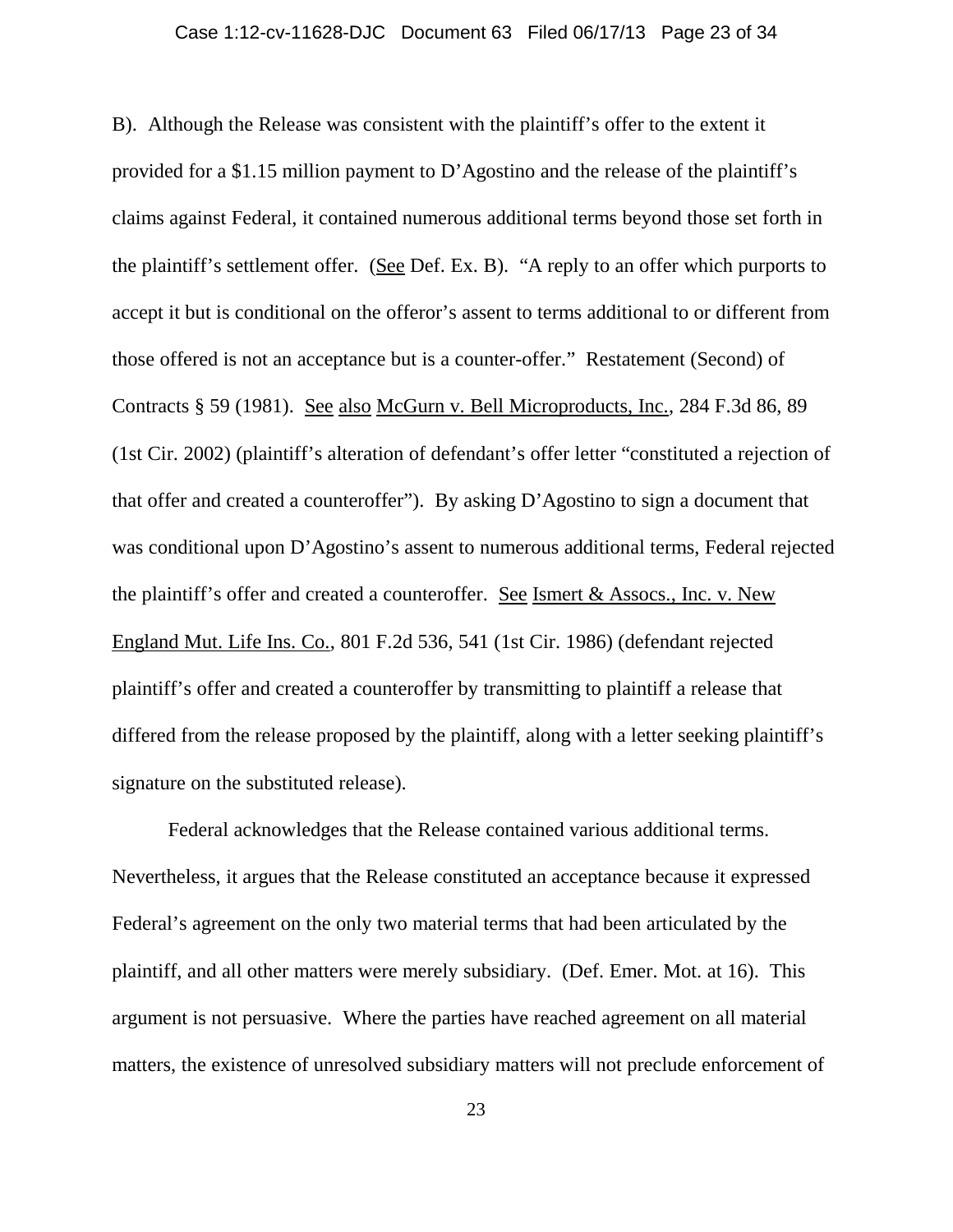### Case 1:12-cv-11628-DJC Document 63 Filed 06/17/13 Page 24 of 34

the contract. See Goren v. Royal Investments Inc., 25 Mass. App. Ct. 137, 141, 516 N.E. 2d 173, 176 (1987). Here, however, the Release contained certain additional terms that were essential to a settlement and could not be characterized as "subsidiary." Therefore, Federal's response to D'Agostino's offer did not create a binding agreement. See Cmty. Builders, Inc. v. Indian Motorcycle Assocs., Inc., 44 Mass. App. Ct. 537, 556, 692 N.E. 2d 964, 976-77 (1998) ("It is not enough if parties negotiating have agreed upon certain important terms if there has been no agreement on other essential elements of the undertaking" (quoting Geo. W. Wilcox, Inc. v. Shell E. Petroleum Prod., Inc., 283 Mass. 383, 390, 186 N.E. 562, 565 (1933)).

As described above, the Release was not limited to standard, boilerplate provisions. It also contained provisions which had not been included in the original offer, and which sought to impose significant obligations upon the plaintiff. For example, the Release contained a lengthy confidentiality provision that imposed strict requirements on the plaintiff, including an obligation to forfeit the entire amount of the \$1.15 settlement payment if she were to violate its terms, even absent evidence of any harm to the defendant. (See Def. Ex. B ¶ XII). Moreover, as set forth in the Release, the plaintiff's "representations and promises of strict confidentiality . . . go to the essence of and form a valuable part of the consideration for [Federal] to make the Settlement Payment and enter into this Agreement[.]" (Def. Ex. B ¶ XII). Accordingly, the express language of the document demonstrates that the confidentiality provision was an "essential and inducing feature of the contract" and was therefore material to a settlement agreement. See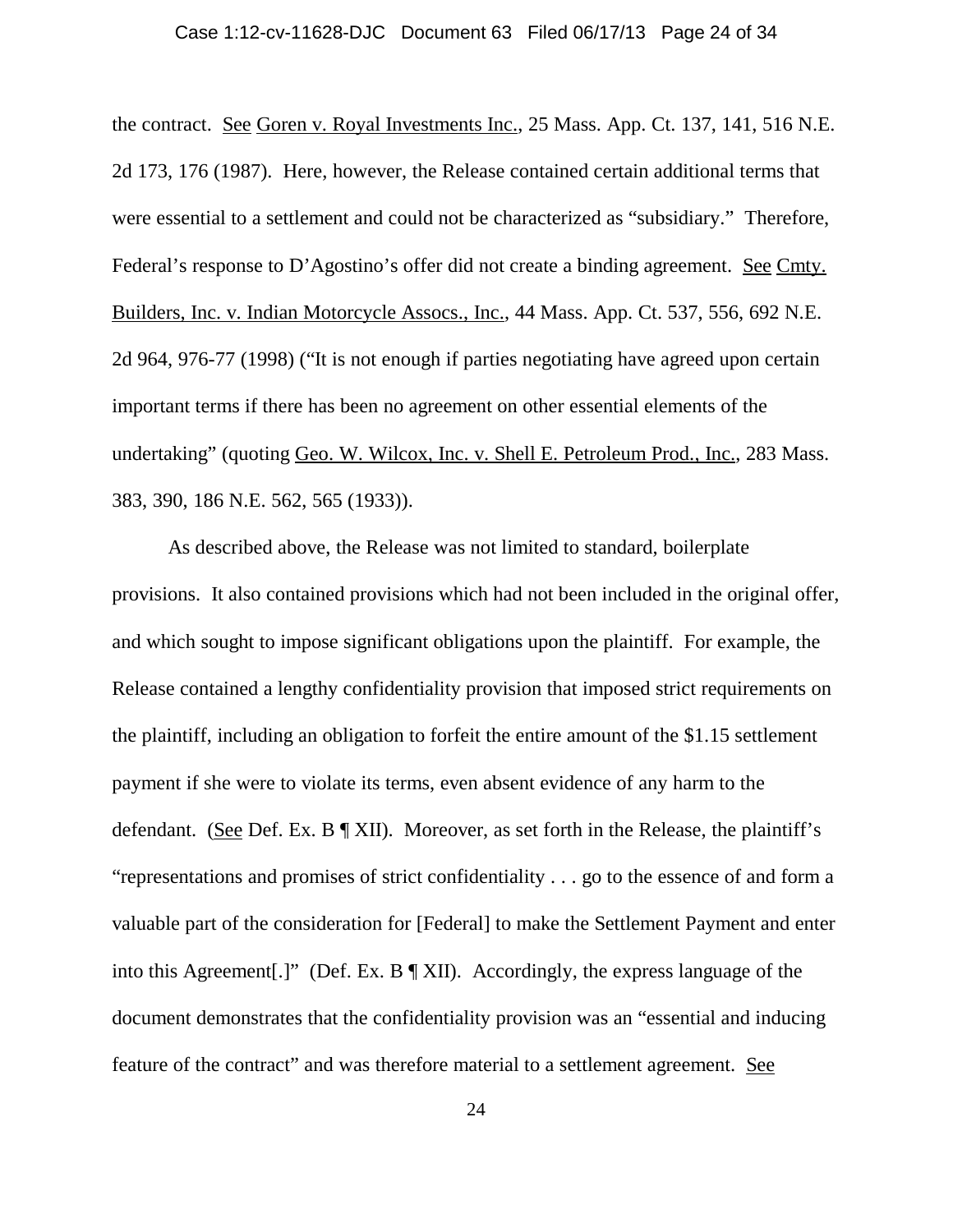Kennedy, 2011 WL 1576569, at  $*3$  n.5 (explaining that "[i]n the law of contracts, a material term is 'an essential and inducing feature of the contract[].'") (quoting Buchholz v. Green Bros. Co., 272 Mass. 49, 52, 172 N.E. 101, 102 (1930)).

This court also finds that Federal's inclusion of an indemnity provision introduced a material term which rendered the Release a counteroffer. As detailed above, the indemnity provision would have required D'Agostino to indemnify Federal against claims relating to the December 9, 2008 fire at the Property. (See Def. Ex. B ¶ III). Therefore, as the plaintiff argues, "[i]f the Bank were to make a claim against Chubb as a result of plaintiff's claims against the Bank, under the Draft Release Chubb would be entitled to indemnification from plaintiff." (Pl. Opp. Mem. at 10). However, Attorney Goren had made it clear at the time he conveyed the plaintiff's settlement offer on January 17, 2013 that D'Agostino was unwilling to enter into an agreement which would require her to indemnify Chubb for any claims which Bank of America might assert against Chubb or any obligations that Chubb might have to the Bank. (Def. Ex. A at 6). He reiterated this position following his receipt of the Release, in a letter to Federal's counsel dated February 22, 2013. As Attorney Goren wrote in his letter, "[i]n previous communications I believe I made clear, and I repeat herein, there will be no separate settlement with Chubb pursuant to which Ms. D'Agostino will hold Chubb harmless from any claims or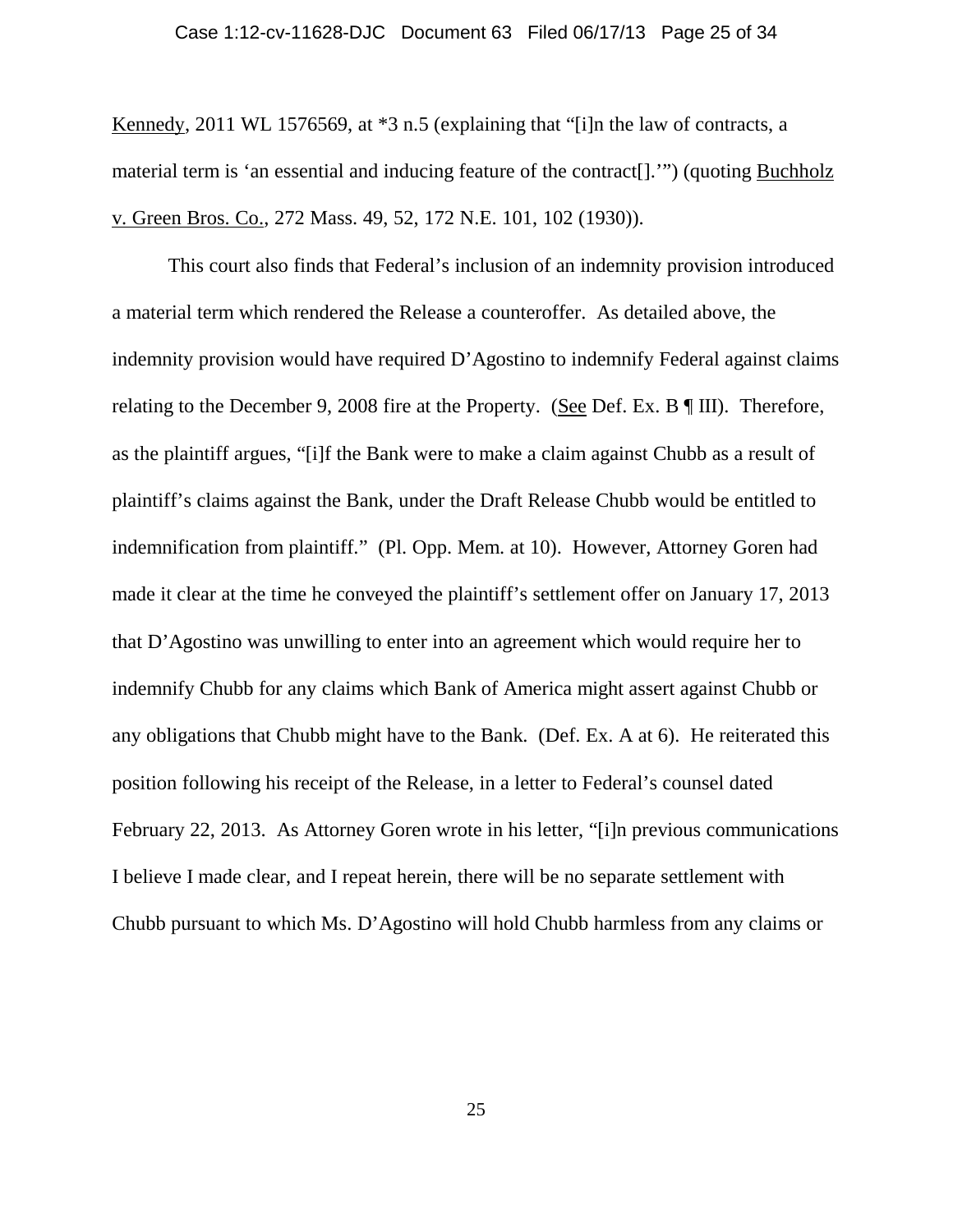liabilities from third parties." (Def. Ex. C at 68). Thus, the proposed Release varied materially from D'Agostino's original offer, thereby making it a counteroffer.<sup>5</sup>

To the extent Federal now contends that it did not consider these matters essential to a settlement with the plaintiff and would have been willing to dispense with them in order to reach an agreement, its argument is insufficient to support enforcement of a settlement agreement. "It is . . . a basic rule of contract law that both the offer and acceptance must be communicated if a binding agreement is to be formed." Kennedy, 2011 WL 1576569, at \*3 n.6. If Federal actually believed at the time it sent the Release that the additional terms contained therein were immaterial, it could have conveyed that information to the plaintiff or simply accepted the offer on the terms set forth in Attorney Goren's January 17, 2013 email correspondence. Instead, Federal sent the Release to D'Agostino's counsel and asked that the plaintiff "execute the release as soon as possible[.]" (Def. Ex. A at 67). Because the Release contained material matters beyond those addressed in D'Agostino's offer, Federal effectively rejected the offer and terminated its power to accept it. See Ismert & Assocs., Inc., 801 F.2d at 541 ("A

<sup>&</sup>lt;sup>5</sup> The plaintiff argues that the Release contained additional terms, including the requirement that D'Agostino execute a Stipulation of Dismissal with prejudice and that she release Federal's "affiliates," which also were material and made the Release a counteroffer. (Pl. Opp. Mem. at 7-10). The plaintiff asserts that these provisions were inconsistent with the requirement that she retain the ability to pursue claims against Bank of America because a dismissal with prejudice could potentially preclude her claims against the Bank pursuant to the doctrine of res judicata, and because the inclusion of "affiliates" could arguably be interpreted to include the Bank. (Id.). In light of this court's determination that there were other material terms in the Release which rendered it a counteroffer, it unnecessary at this time to address the merits of these arguments.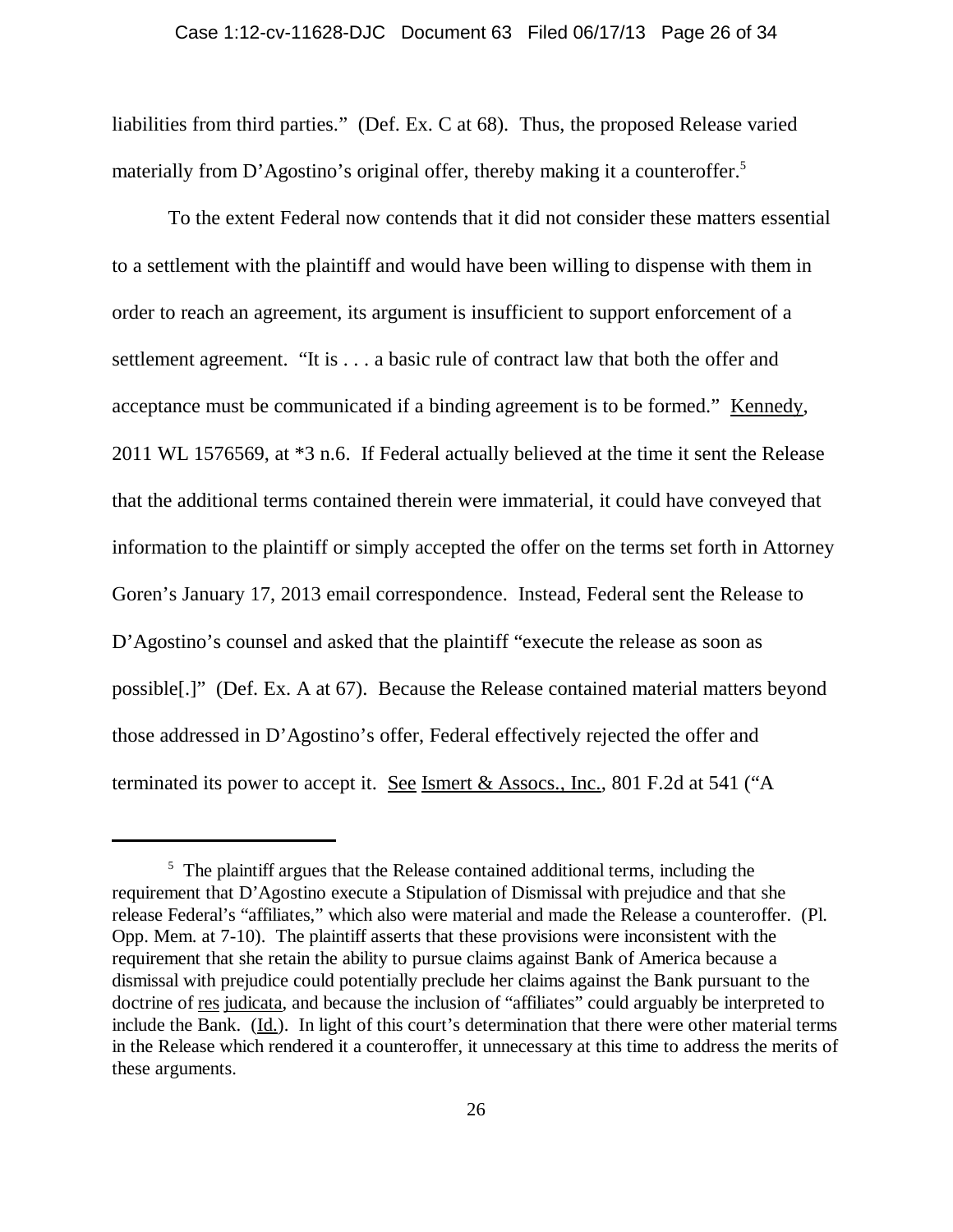counter-offer made upon receipt of an offer generally terminates the party's power to accept the original offer.").

### **Plaintiff's Response to the Counteroffer**

Having determined that Federal's February 6, 2013 response to D'Agostino's offer amounted to a counteroffer, the question remains as to whether the parties reached a meeting of the minds with respect to the essential terms of a settlement. The evidence shows that plaintiff's counsel initially viewed Federal's response as an acceptance of the offer, and manifested an intent to be bound by the terms of the Release to the extent that it called for a \$1.15 million payment to D'Agostino and dismissal of the plaintiff's claims against Federal with prejudice. However, because the record also demonstrates that there was no meeting of the minds with respect to all of the material terms contained in the defendant's counteroffer, this court is constrained to conclude that no binding agreement was reached.

As an initial matter, to the extent the plaintiff argues that there can be no enforceable agreement because D'Agostino never signed the Release, her argument is not persuasive. (See Pl. Opp. Mem. at 14). The absence of a written contract alone is not sufficient to defeat enforcement of a settlement agreement. See Quint v. A.E. Staley Mfg. Co., 246 F.3d 11, 15 (1st Cir. 2001) (finding that plaintiff "cannot escape the consequences of her agreement because she spoke but did not write"). "If . . . the parties have agreed upon all material terms, it may be inferred that the purpose of a final document which the parties agree to execute is to serve as a polished memorandum of an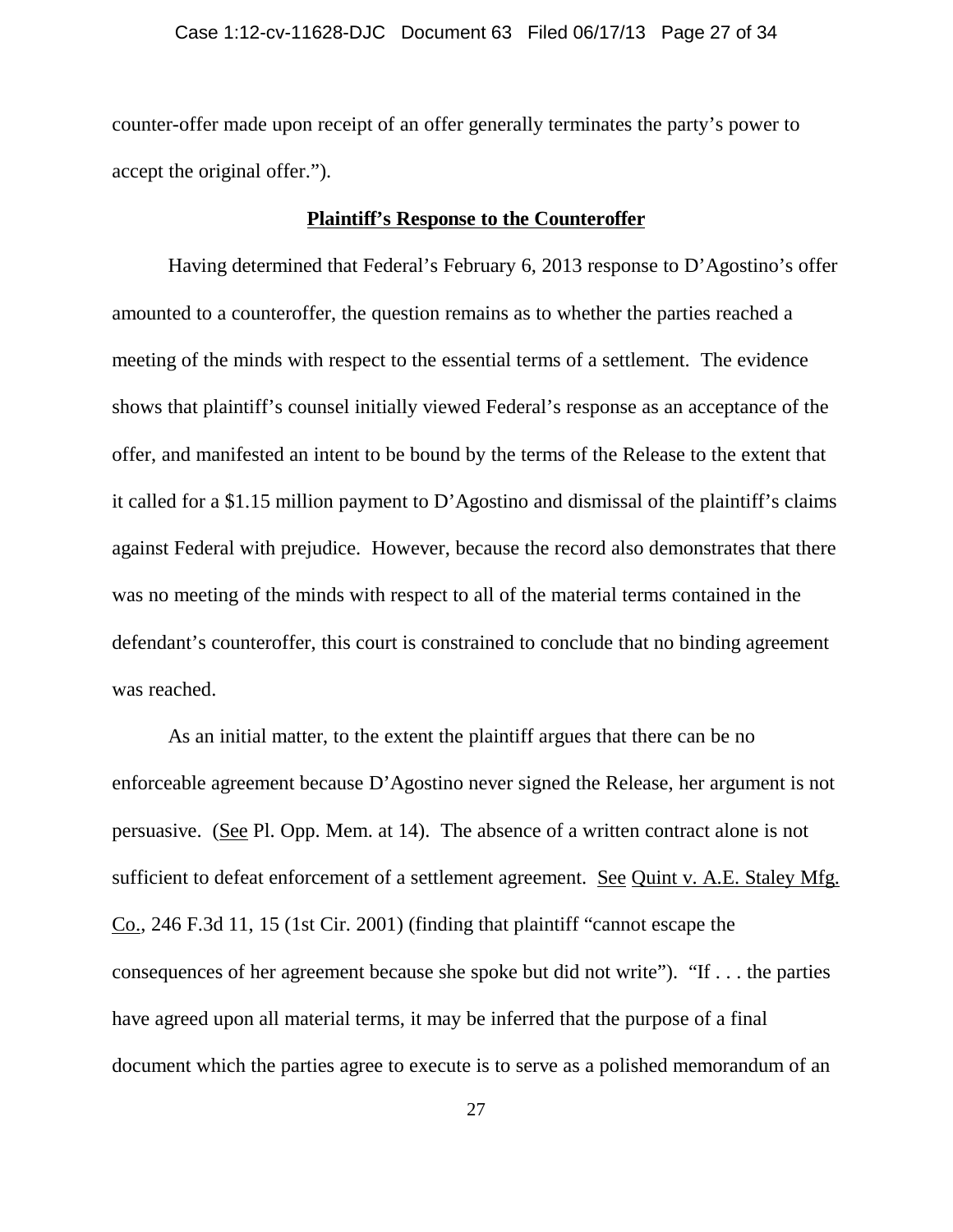### Case 1:12-cv-11628-DJC Document 63 Filed 06/17/13 Page 28 of 34

already binding contract." Goren, 25 Mass. App. Ct. at 140, 516 N.E. 2d at 175. Thus, the issue is whether the parties agreed upon all material terms notwithstanding the absence of a signed agreement.

The record reveals that the parties did agree on the amount of the settlement payment and the dismissal of Federal from the litigation. Thus, after receiving Federal's response to the offer on February 6, 2013, Attorney Goren thanked Federal's counsel "for transmitting the \$1.15 Million release." (Def. Ex. A at 69). He also requested confirmation, before he "put pen to paper in reworking the form of release," as to whether Federal had also accepted the condition that D'Agostino be able to pursue Bank of America for damages. (Id.). On February 12, 2013, after confirming that Federal was the only entity named as a Releasee in the Release, Attorney Goren sent another email to Federal's attorneys in which he expressed his belief that D'Agostino was "about to conclude a settlement with Chubb" and stated that "I cannot imagine not wrapping up our deal well before the deposition" of Brown and Dupont. (Ded. Ex. C at 37). He also indicated that he would be "getting a draft settlement agreement to [Federal] within the next few days" and confirmed that while the plaintiff intended to pursue claims against Bank of America, "the plaintiff's claims against Chubb will be dismissed with prejudice[.]" (Id.). It is apparent from the language of these emails that as of February 12, 2013, Attorney Goren viewed the Release as an acceptance of D'Agostino's settlement offer, and believed that the parties only needed to work out the terms of a final written agreement in order to wrap up the "deal." Therefore, the parties reached a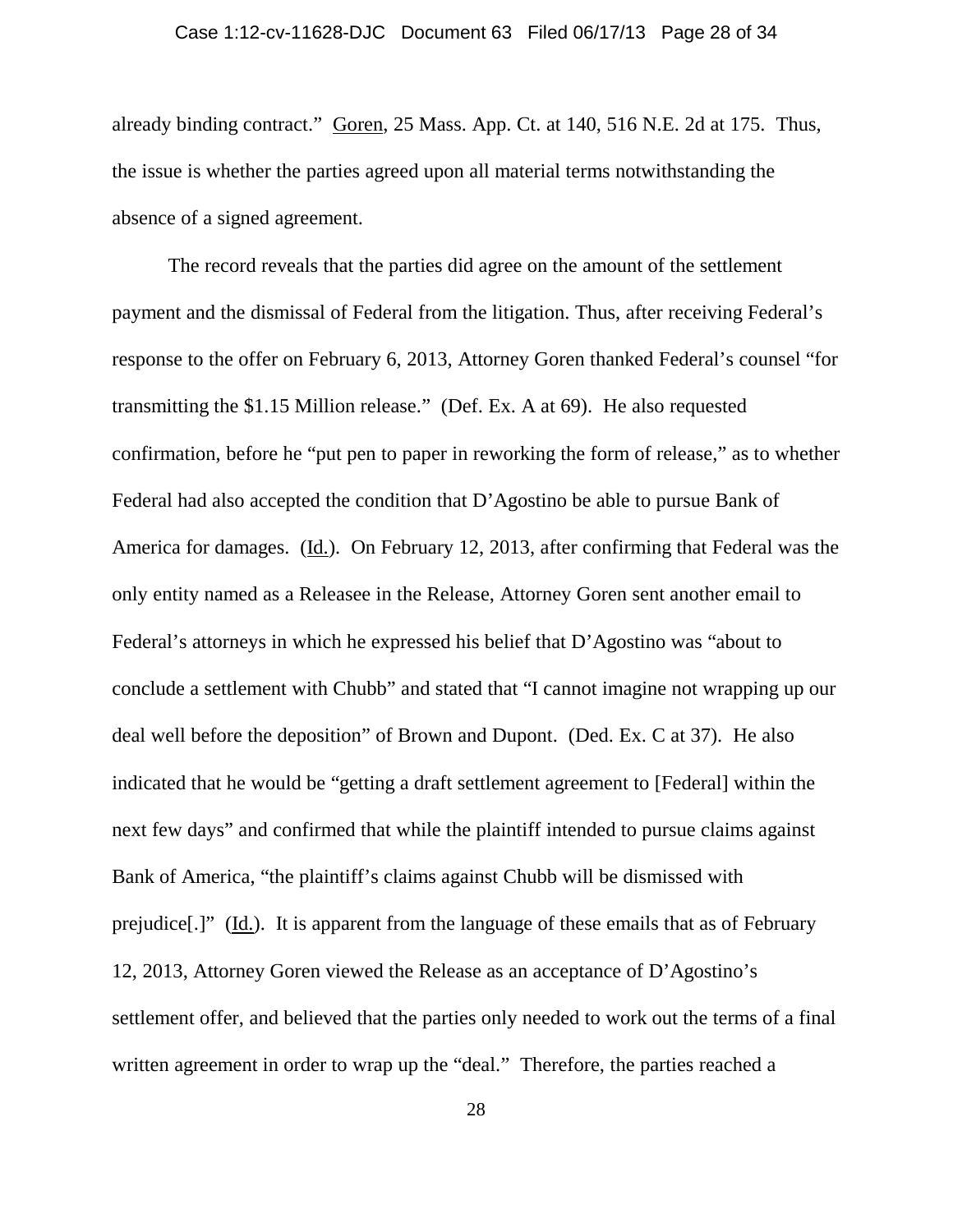### Case 1:12-cv-11628-DJC Document 63 Filed 06/17/13 Page 29 of 34

meeting of the minds with respect to the amount of the settlement payment and the dismissal of Federal from the litigation with prejudice.

Attorney Goren's later communication, in which he claimed that D'Agostino needed more information in order to assess "the reasonableness of Chubb's February 6th settlement proposal" was disingenuous at best. (See Def. Ex. C at 46). It is undisputed that it was Attorney Goren who first reached out to Federal in order to discuss "a possible resolution with Chubb," and that it was the plaintiff who made the initial written settlement offer. (Def. Ex. A at 1, 6-7). It is also undisputed that Attorney Goren continued to hold the settlement offer open well after the original deadline expired. (See id. at 10, 12-14, 23, 51). The suggestion that D'Agostino needed more information before she could determine the reasonableness of any settlement is entirely inconsistent with the actions of her counsel. It is also inconsistent with the statements made by Attorney Goren in his February 6 and February 12 email communications.

Unfortunately for Federal, however, this court cannot conclude that the parties reached a binding agreement. Despite Attorney Goren's expressed belief that the parties had a "deal," his email communications were insufficient to constitute an acceptance of Federal's counteroffer. Significantly, Attorney Goren did not address the contents of the proposed Release in either his February 6 or his February 12 email, and he never indicated that D'Agostino would be willing to accept the additional material terms contained therein. (See Def. Ex. A at 69; Def. Ex. C at 37). Instead, on February 15, 2013, Attorney Goren contacted Federal's counsel and told her that the Release was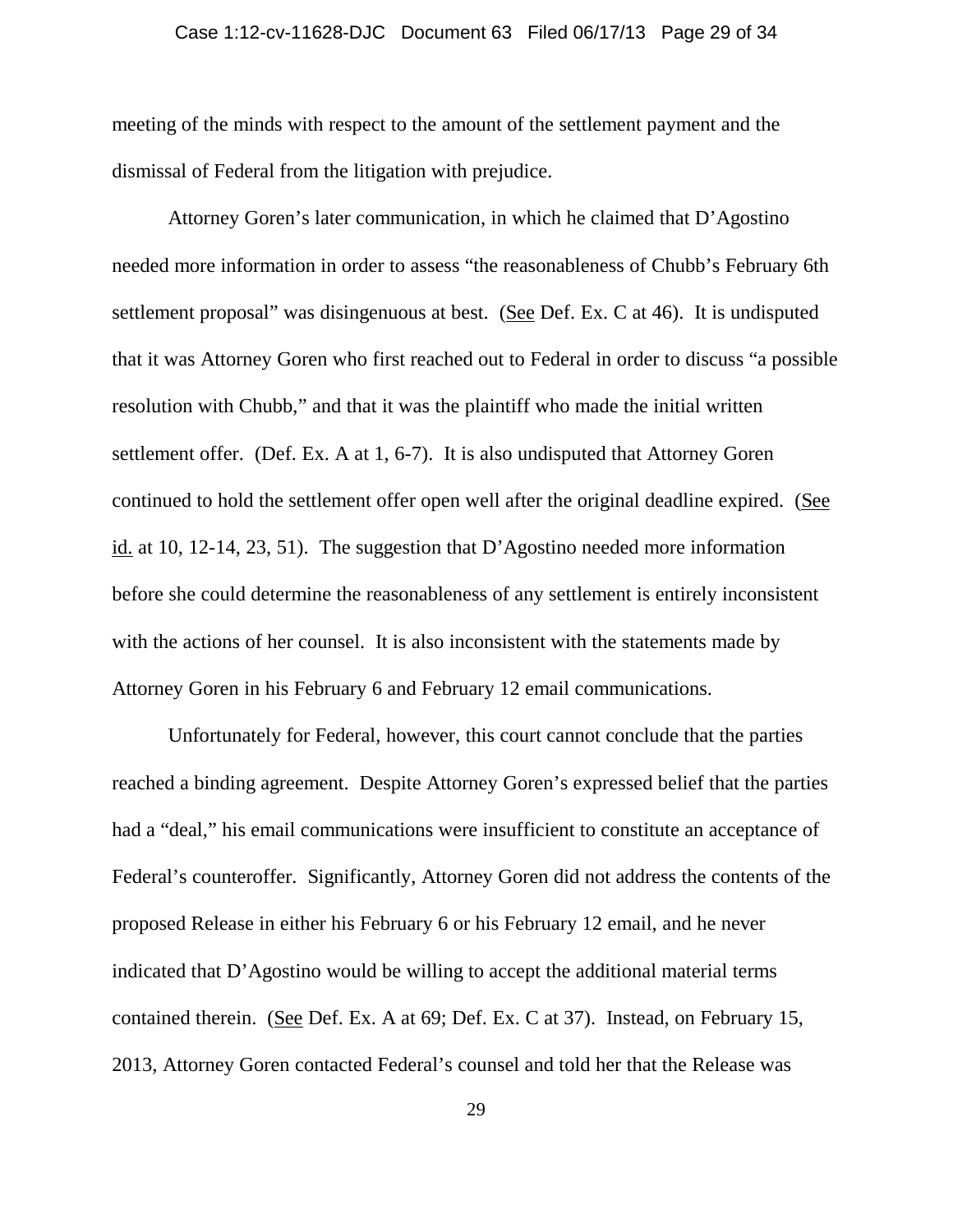#### Case 1:12-cv-11628-DJC Document 63 Filed 06/17/13 Page 30 of 34

unacceptable. (Goren Aff. ¶ 29). Therefore, this court cannot find as a matter of law that there was an agreement on all the material terms of a settlement. Compare Fecteau Benefits Group, Inc. v. Knox, 72 Mass. App. Ct. 204, 213, 890 N.E.2d 138, 146 (2008) (affirming lower court's determination that parties' email exchange resulted in a binding settlement agreement where "the e-mail exchange included all material terms, a deadline for acceptance, and acceptance without equivocation"). Accordingly, Federal is not entitled to relief on its motion for enforcement of a settlement agreement or on its motions for a protective order, and is not relieved of its obligations to respond to the Second Amended Complaint or otherwise participate in discovery.<sup>6</sup>

### **C. D'Agostino's Request for Sanctions**

In connection with her opposition to the motions for a protective order,

D'Agostino requests that the court impose sanctions on the defendant in the form of an order directing Federal to reimburse the plaintiff for the expenses she incurred as a result of Federal's motions and her efforts to obtain discovery. (Pl. Opp. Mem. at 20-27). The plaintiff argues that such sanctions are warranted because the defendant failed to confer with the plaintiff before filing her motions for protective order, to turn over coverage information as required by Mass. Gen. Laws ch. 176D, or to comply with D'Agostino's

<sup>&</sup>lt;sup>6</sup> In light of this court's conclusion that Federal is not entitled to a protective order because the parties never reached a binding settlement agreement, this court declines at this time to address the other arguments raised by the plaintiff in opposition to the motions for protective order.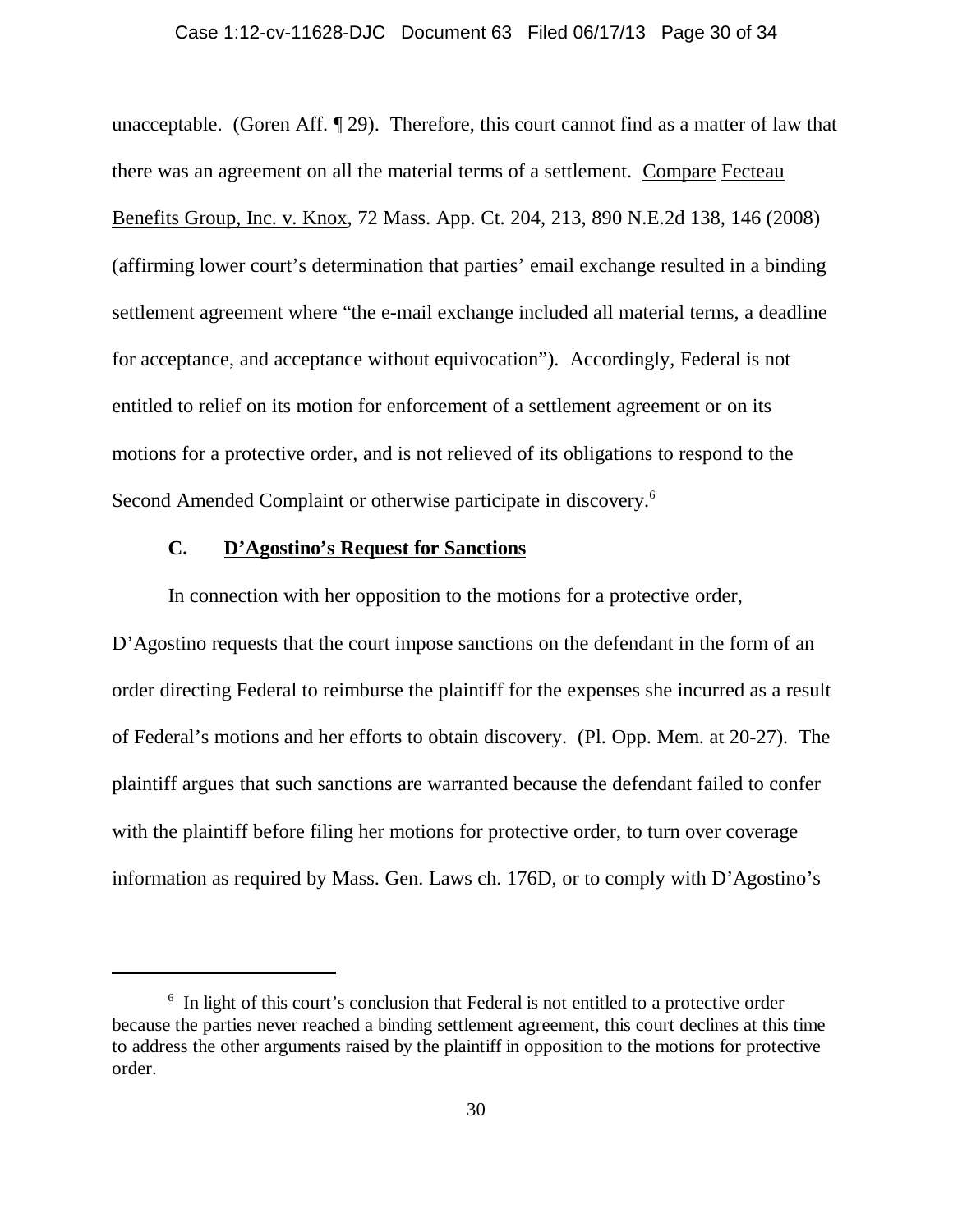#### Case 1:12-cv-11628-DJC Document 63 Filed 06/17/13 Page 31 of 34

repeated requests for discovery. (See id.). Based on the record before it, this court finds that no sanctions are warranted.

As an initial matter, the record indicates that Federal has produced coverage information, and that D'Agostino has been able to obtain Policy information from Bank of America as well. (See Goren Aff. ¶¶ 5, 10, 27). The record also demonstrates that the parties engaged in significant settlement negotiations, and that for much of the time the action has been pending in this court, Federal has had a reasonable expectation that the matter would be resolved without the need for further discovery. Moreover, notwithstanding this court's conclusion that the parties failed to reach agreement on the material terms of a settlement, this court finds that Federal had a good faith basis for its assertion that the parties entered into a binding agreement in February 2013. Its decision to resist the plaintiff's efforts to obtain further discovery, and to await a ruling from this court before complying with D'Agostino's demands for additional information, were justified.

Finally, it is far from clear that Federal failed to confer with the plaintiff before filing her motions for protective order.<sup>7</sup> Even if it were assumed that Federal neglected to do so, this court would not find that sanctions were warranted. The undisputed facts

 $7$  In his Affidavit, Attorney Goren stated that Federal failed to confer, as required by Local Rule 37.1, prior to filing its motions for protective order. (Goren Aff.  $\P$  35, 39-40). However, among the attachments that Federal submitted with its motions were certifications stating that Federal did confer with the plaintiff in an effort to resolve its disputes, prior to filing the motions for protective order. (See Docket No. 25-8 attached to Docket Nos. 25 and Rule 26(c) Certification attached to Docket No. 26). Therefore, the evidence relating to whether Federal complied with Local Rule 37.1 is disputed.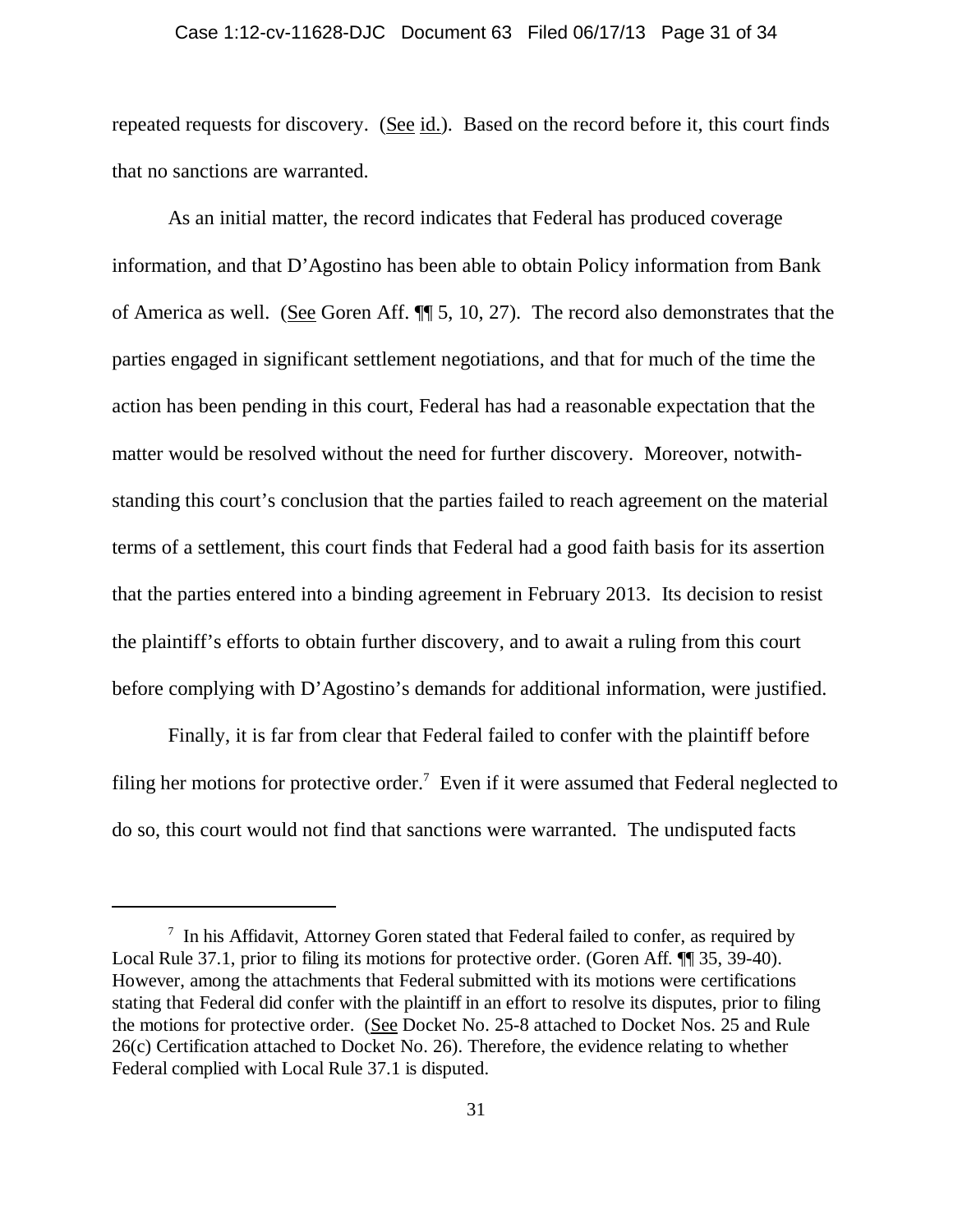demonstrate that by the time Federal filed its motions, the parties' negotiations had broken down and their communications had grown contentious. Accordingly, Federal acted appropriately when it sought the court's intervention, and the plaintiff's request for sanctions is denied.

### **D. Federal's Motion for Sanctions**

Finally, Federal has moved for sanctions against Attorney Goren, pursuant to Fed. R. Civ. P. 11, based on the plaintiff's filing of an Application for Entry of Default in which D'Agostino requested that the Clerk enter a default against Federal pursuant to Fed. R. Civ. P. 55(a). D'Agostino filed the Application after Federal failed to respond to the Second Amended Complaint. This court denied the Application, and ruled that Federal was not required to file a responsive pleading pending a ruling on her Emergency Motion to Enforce Settlement Agreement. (Docket Entry dated 05/21/2013).

Federal argues that the Application was frivolous because, at the time Attorney Goren filed it, he knew that Federal had vigorously defended the claims against it throughout the litigation, and knew that Federal's Emergency Motion to Enforce Settlement, which was potentially dispositive of D'Agostino's claims against Federal, was pending before the court. (Def. Mot. for Sanctions (Docket No. 55) at 1-2). Accordingly, Federal seeks an order imposing sanctions upon plaintiff's counsel pursuant to Fed. R. Civ. P. 11(b). D'Agostino argues that the Application for Entry of Default met all necessary requirements, and was proper in light of the defendant's failure to file an answer or defensive motion to the amended complaint, or to seek permission from the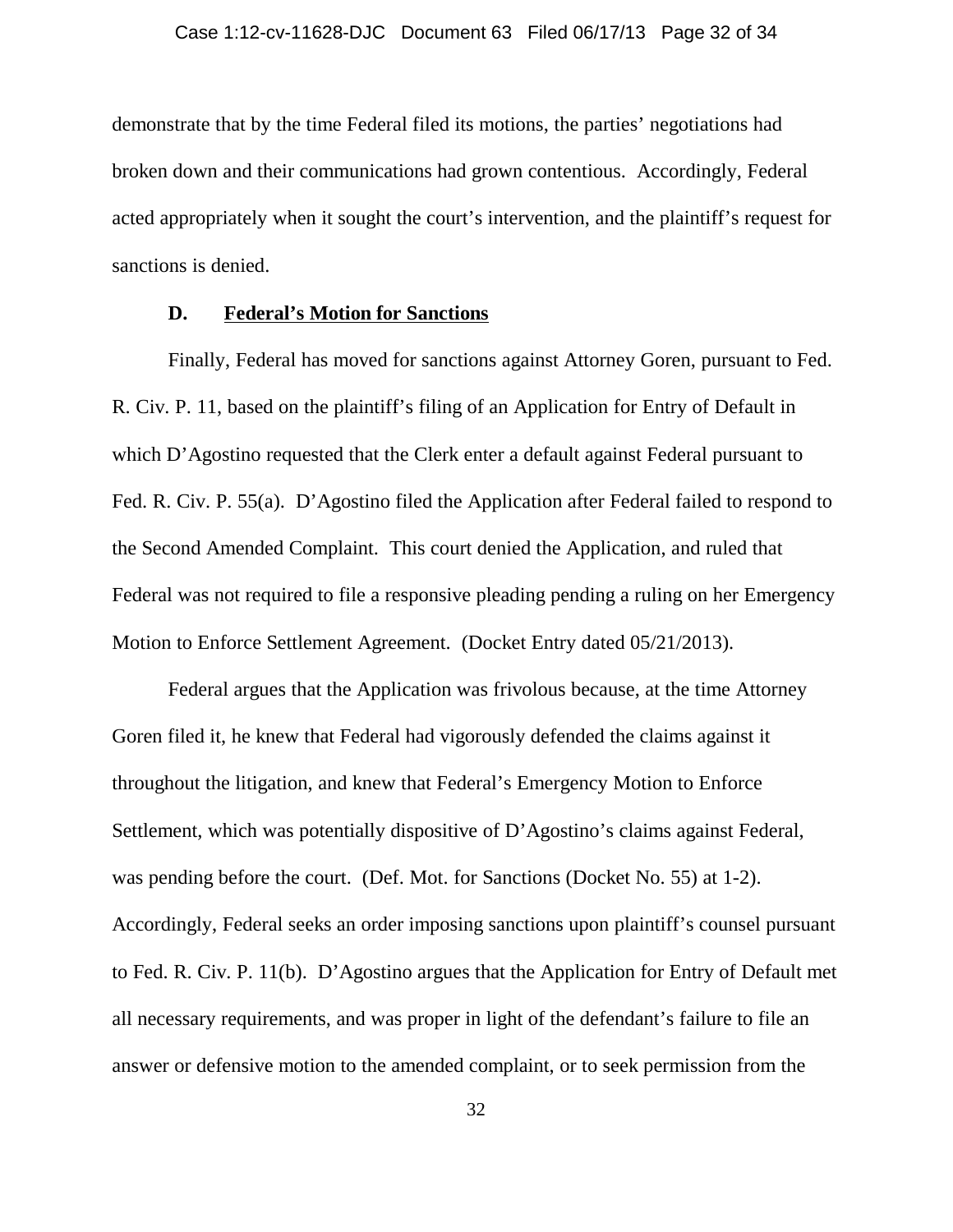court not to do so. (Pl. Opp. to Sanctions (Docket No. 59) at 1-2, 9-15). She also argues that Federal's motion for sanctions is baseless and lacks compliance with the applicable Rules. (Id. at 16). Therefore, D'Agostino not only opposes the motion, but also requests that the court sanction Federal by awarding her reasonable attorney's fees incurred by D'Agostino in connection with Federal's motion. (Id. at 16-17).

After consideration of the parties' arguments, both parties' requests for sanctions are denied. While the court questions the wisdom of seeking a default against Federal at a time when its motion to enforce a settlement agreement was pending, this court is not prepared at this stage to impose sanctions against plaintiff's counsel. Additionally, this court finds that Federal's decision to seek sanctions was not improper given the circumstances presented in this case, including D'Agostino's repeated indications that the parties were at least on the verge of completing a settlement. Therefore, D'Agostino has not shown that she is entitled to an award of attorney's fees.

### **IV. CONCLUSION**

For all the reasons described herein, this court recommends to the District Judge to whom this case is assigned that "Defendant Federal Insurance Company's Emergency Motion to Enforce Settlement Agreement" (Docket No. 27) be DENIED.<sup>8</sup> Moreover, in

<sup>&</sup>lt;sup>8</sup> The parties are hereby advised that under the provisions of Fed. R. Civ. P. 72 any party who objects to these proposed findings and recommendations must file a written objection thereto with the Clerk of this Court within 14 days of the party's receipt of this Report and Recommendation. The written objections must specifically identify the portion of the proposed findings, recommendations or report to which objection is made and the basis for such objections. The parties are further advised that the United States Court of Appeals for this Circuit has repeatedly